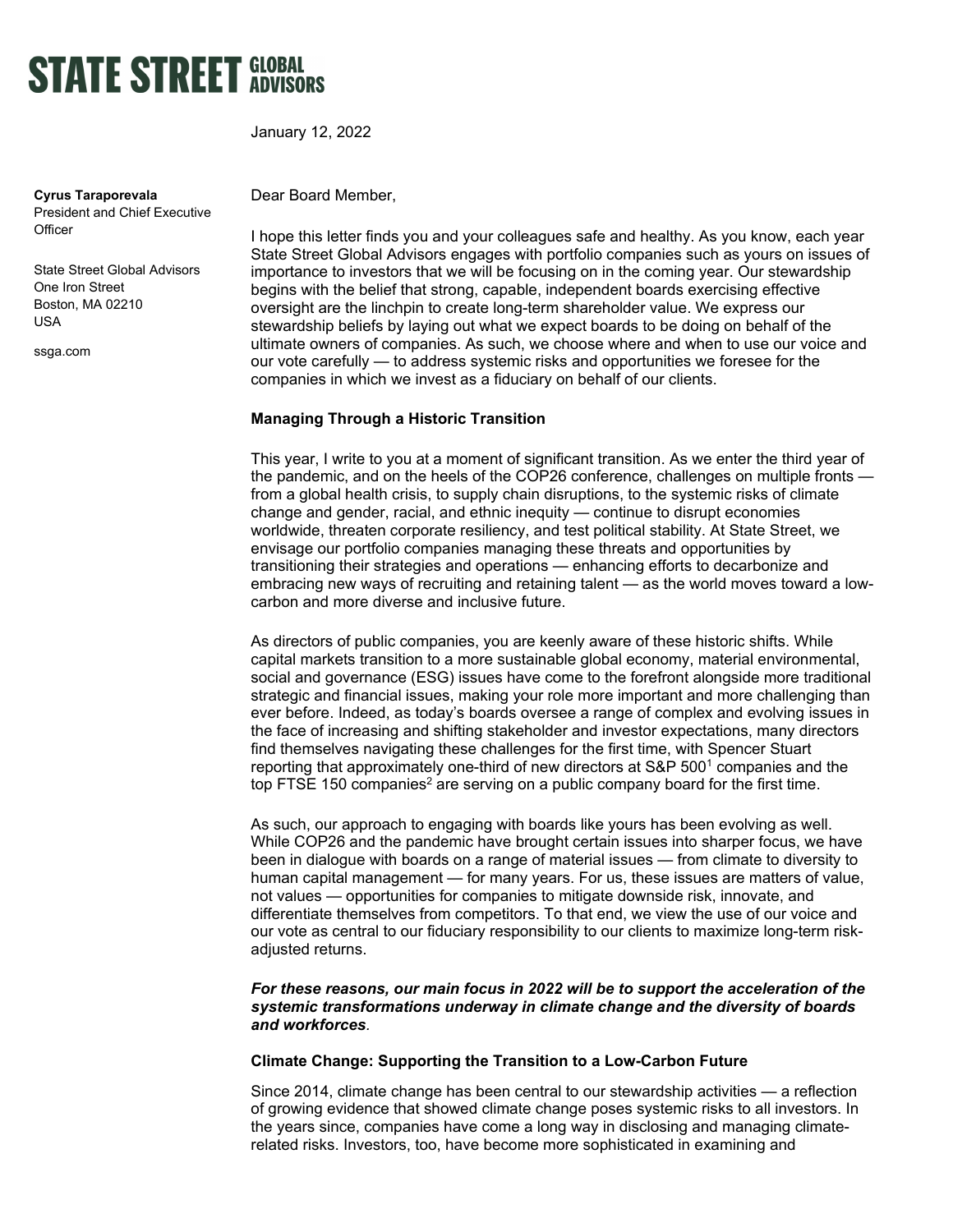addressing these risks in their portfolios, demanding more disclosure. Indeed, the Task Force for Climate-related Financial Disclosures (TCFD) framework has become table stakes for any climate-related discussion, with investors increasingly using this new information to tilt, or even transform, their portfolios for the future. With the recentlyestablished International Sustainability Standards Board (ISSB) charged with developing the global set of standard metrics for sustainability-related corporate reporting and disclosure that investors have long needed, we believe this trend toward more — and more useful — climate-related and broader sustainability-related disclosure will continue, providing a clearer path to incorporating such criteria for investors.

We have arrived at an important juncture on the journey to net zero. At a macro level, there remains much progress to be made, and with increasing pressure from governments and regulators to cut emissions in half by the end of the decade, there is less and less time for companies to make the required progress. While more companies are making netzero commitments, with over one-fifth of the world's 2,000 largest public companies having committed to meet a specific target $^3$ , few have provided a clear roadmap to achieve these goals — and fewer asset managers have provided detail on what they expect these companies to disclose as they prepare for this historic transition.

Perhaps even more importantly, while the ultimate destination for companies making this transition is clear — to net-zero emissions — the journey there is not always as clear and rarely uniform. While the path ahead may be relatively straightforward for some companies, in general we believe that the transition will be very hard and non-linear for most. We anticipate that many companies will likely need to adopt approaches that require experimentation, innovation, and ongoing adjustments along this unchartered journey.

As 2030 approaches — and with it the need to make significant progress reducing emissions — we must recognize that this transition is far more complex than "brown" versus "green" distinctions. If we instead consider companies and assets on a spectrum of dark brown *to* dark green, a fossil fuel such as coal would be considered "dark brown," whereas natural gas, with far fewer emissions, would be "light brown," and wind power would be a "dark green." Indeed, the impact from transitioning an asset from "dark brown" to "light brown" on reducing emissions may be considerably greater than moving from "green" to a "darker shade of green."

A worldview that only sees "brown" versus "green" may generate profound unintended consequences. While there has been a lot of discussion about so-called greenwashing recently, ["brown-spinning"](https://www.ssga.com/library-content/pdfs/global/financial-times-cyrus.pdf) is a term that I have used to describe public companies selling off their highest-emitting assets to private equity or other actors at a discount. The end result reduces disclosure, shields polluters and allows the publicly-traded company to appear more "green," without any overall reduction in the level of emissions on the planet. Bottom line: in the near-term, the world may well need additional investments in some "light brown" fossil fuels to propel the transition to net zero, rather than relying on an improbable immediate shift to renewables to solve the massive climate challenge.

As a long-term investor in companies making these commitments, what we are seeking from these transition plans is not purity, but pragmatic clarity around how and why a particular transition plan helps a company make meaningful progress towards the destination. Indeed, it is essential that boards understand their companies' pathway to netzero, and how they will leverage their unique strengths and opportunities, which in turn will help investors like us support companies on this journey.

As such, for the year ahead, our focus will be to drive both broad climate action in the market across sectors as well as more targeted action for companies with the most significant emissions. Beginning in the 2022 proxy season:

• We expect companies in major indices in the US, Canada, UK, Europe, and Australia to align with climate-related disclosures requested by TCFD, including whether the company discloses: (1) board oversight of climate-related risks and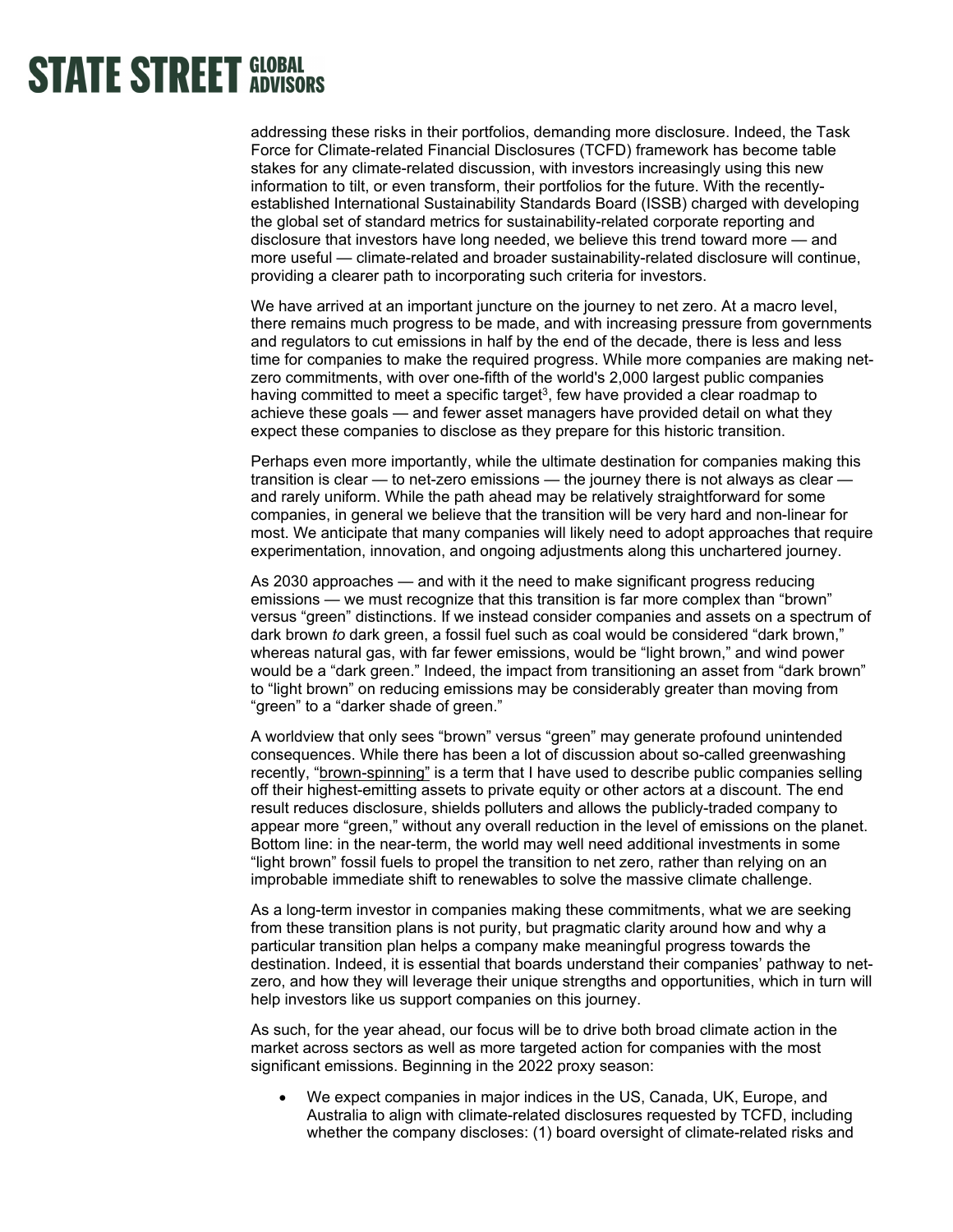opportunities; (2) total direct and indirect GHG emissions ("Scope 1" and "Scope 2" emissions); and (3) targets for reducing GHG emissions. With approximately one-third of companies in the S&P 500 still not providing these TCFD disclosures<sup>4</sup>, we will start taking voting action against directors across applicable indices should companies not meet these [disclosure expectations.](https://www.ssga.com/library-content/pdfs/asset-stewardship/guidance-on-climate-related-disclosures.pdf)

In the coming year, we will launch a targeted engagement campaign with the most significant emitters in our portfolio to encourage disclosure aligned with our expectations for climate transition plans, which covers 10 areas including decarbonization strategy, capital allocation, climate governance, and climate policy. In 2023, we will hold companies and directors accountable for failing to meet these [expectations.](https://www.ssga.com/library-content/pdfs/asset-stewardship/disclosure-expectations-for-effective-climate-transition-plans.pdf)

We also must do our part to hold ourselves accountable for progress. Last April, we joined the Net Zero Asset Managers Initiative to ensure our portfolios reach net-zero greenhouse gas emissions by 2050 or sooner and set interim targets for 2030. We will be announcing our plans including our interim targets, Investor Climate Action Plan, and our State Street Global Advisors TCFD report by April 2022. We also call on asset owners to develop a universal disclosure requirement for all companies of a certain size in their portfolios irrespective of whether they are publicly-traded or privately-held, to avoid the pernicious effects of 'brown-spinning."

Ultimately, whether it is helping companies invent new, climate-positive business models, accelerate a push into renewables, or assist those making their traditional operations cleaner and more efficient, asset managers such as State Street have an important role in helping companies across the spectrum effectively plan for this transition and be a part of the climate solution. Indeed, while ambitious climate goals are important, it is supporting company efforts to make meaningful and pragmatic progress toward those goals that will be the focus of our climate work in the years ahead.

### **Diversity: Advancing the Transition Toward More Diverse Boards and Workforces**

For nearly five years, we have focused our engagements with you on the issue of diverse board leadership across a number of dimensions, given the growing recognition that cognitive diversity (the diversity of thought) and a range of experiences are critical assets in the boardroom.

Beginning in 2017 with our Fearless Girl campaign, we have encouraged companies to add at least one woman director to their boards. In the years that followed, we've expanded this policy to most major markets and indices. Today, 862 (approximately 58%) of the 1,486 companies we identified with previously all-male boards have added one or more women directors.<sup>5</sup> This past year, every company in the S&P 500 had at least one woman on their board.<sup>6</sup>

While boards have become more gender diverse, it is clear that this work is not yet complete. As such, we are enhancing our existing gender [diversity policy](https://www.ssga.com/library-content/pdfs/asset-stewardship/guidance-on-diversity-disclosures-practices.pdf) in the following ways:

- Beginning in the 2022 proxy season, we will expect all our holdings, across the globe, to have at least one woman on their boards. To-date, this policy has only applied to major indices in select markets around the world.
- Additionally, beginning in the 2023 proxy season, we will expect boards to be comprised of at least 30% women directors for companies in major indices in the US, Canada, UK, Europe, and Australia. We expect this change to result in boards with 3 or 4 female directors on average and as many as 3,000-to-4,000 additional female directors across covered indices.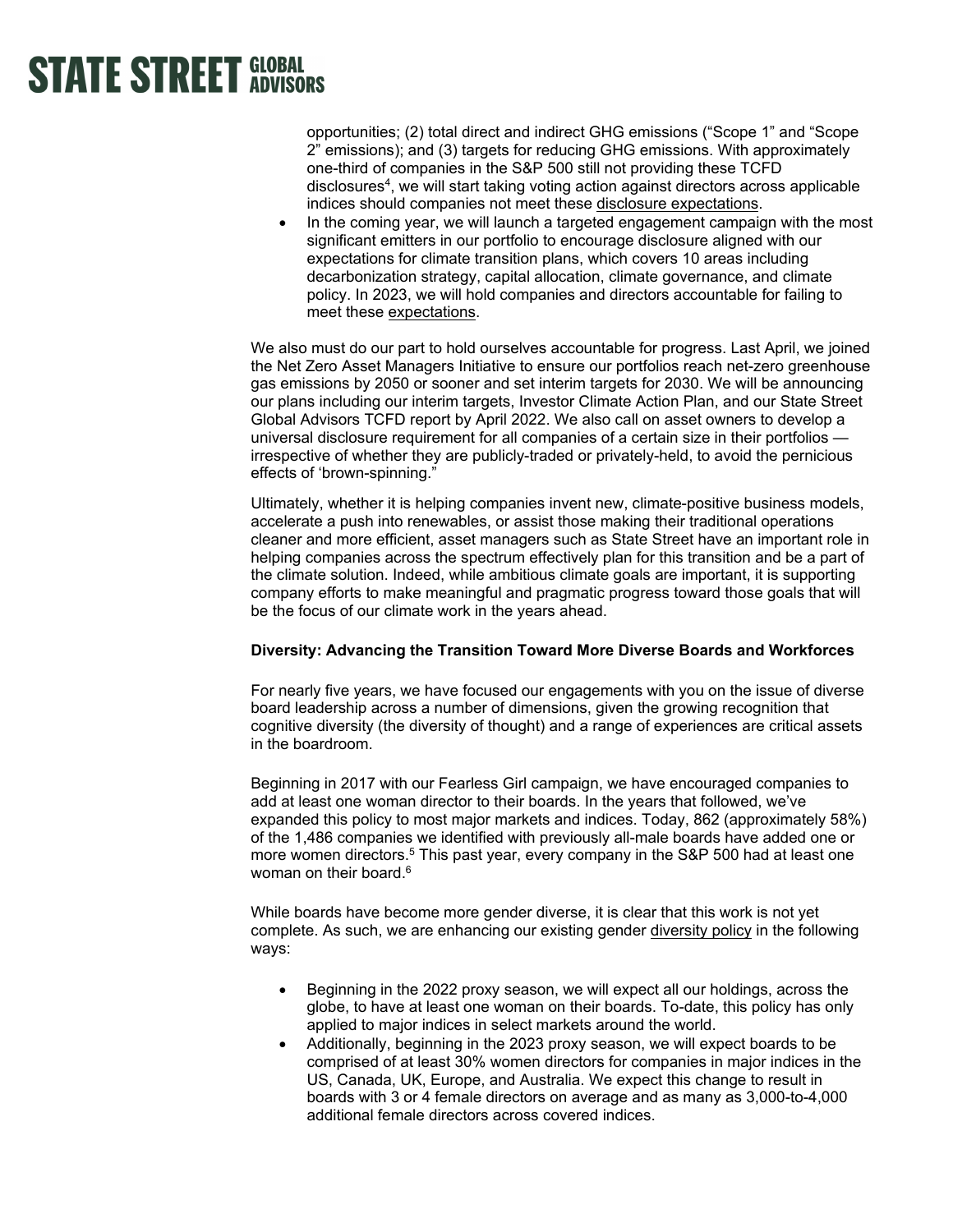In each instance, we are prepared to vote against the Chair of the board's Nominating Committee or the board leader should a company fail to meet these expectations.

We have also expanded our focus on diversity to include race and ethnicity. As I announced in my letter last year, in the upcoming proxy season we will take voting action against responsible directors if (1) companies in the S&P 500 and FTSE 100 do not have a person of color on their board, (2) companies in the S&P 500 and FTSE 100 do not disclose the racial and ethnic diversity of their boards, and (3) companies in the S&P 500 do not disclose their EEO-1 reports. Since 2020, the number of companies in the S&P 500 that disclose the racial and ethnic makeup of their boards has more than doubled<sup>7</sup>, while those in the S&P 100 disclosing their EEO-1 reports has more than tripled<sup>8</sup>; and in the last year, nearly 3 in 10 FTSE 100 companies added an ethnic minority to their boards.<sup>9</sup>

We will continue to encourage boards to have effective oversight of diversity, equity, and inclusion more broadly, beyond the board. We recently partnered with Russell Reynolds Associates and the Ford Foundation to develop a [playbook](https://www.ssga.com/library-content/pdfs/global/boards-oversight-of-racial-and-ethnic-diversity.pdf) for effective board oversight of racial and ethnic diversity. With human capital management now widely seen as both a risk and opportunity for employers in the wake of the pandemic, we have also published guidance for effective disclosures and practices. And, while we engage boards and companies on these important topics, we at State Street also continue to advance progress in our own organization through our [10 Actions to Address Racism and](https://www.statestreet.com/values/inclusion-diversity/10-actions-to-address-racism-and-inequality.html)  [Inequality.](https://www.statestreet.com/values/inclusion-diversity/10-actions-to-address-racism-and-inequality.html) This topic will continue to be a key priority for us in the year ahead.

### **Embracing Transition as an Opportunity**

While the past two years have brought tremendous change with global supply chain disruptions, an unpredictable and mutating virus, and a growing need to chart a pathway to net zero, we have always believed that when companies embrace transitions as opportunities for innovation and differentiation, shareholders stand to benefit. We hope that you and your fellow directors continue to oversee the increasingly material dimensions of ESG, alongside more traditional strategic and financial issues. As long-term investors, we share your goal of creating more resilient, sustainable, and inclusive companies.

We look forward to engaging with you to make this possible — and we wish you the very best in the coming year.

Sincerely,

Grus Tarjauvale

Cyrus Taraporevala

President and CEO of State Street Global Advisors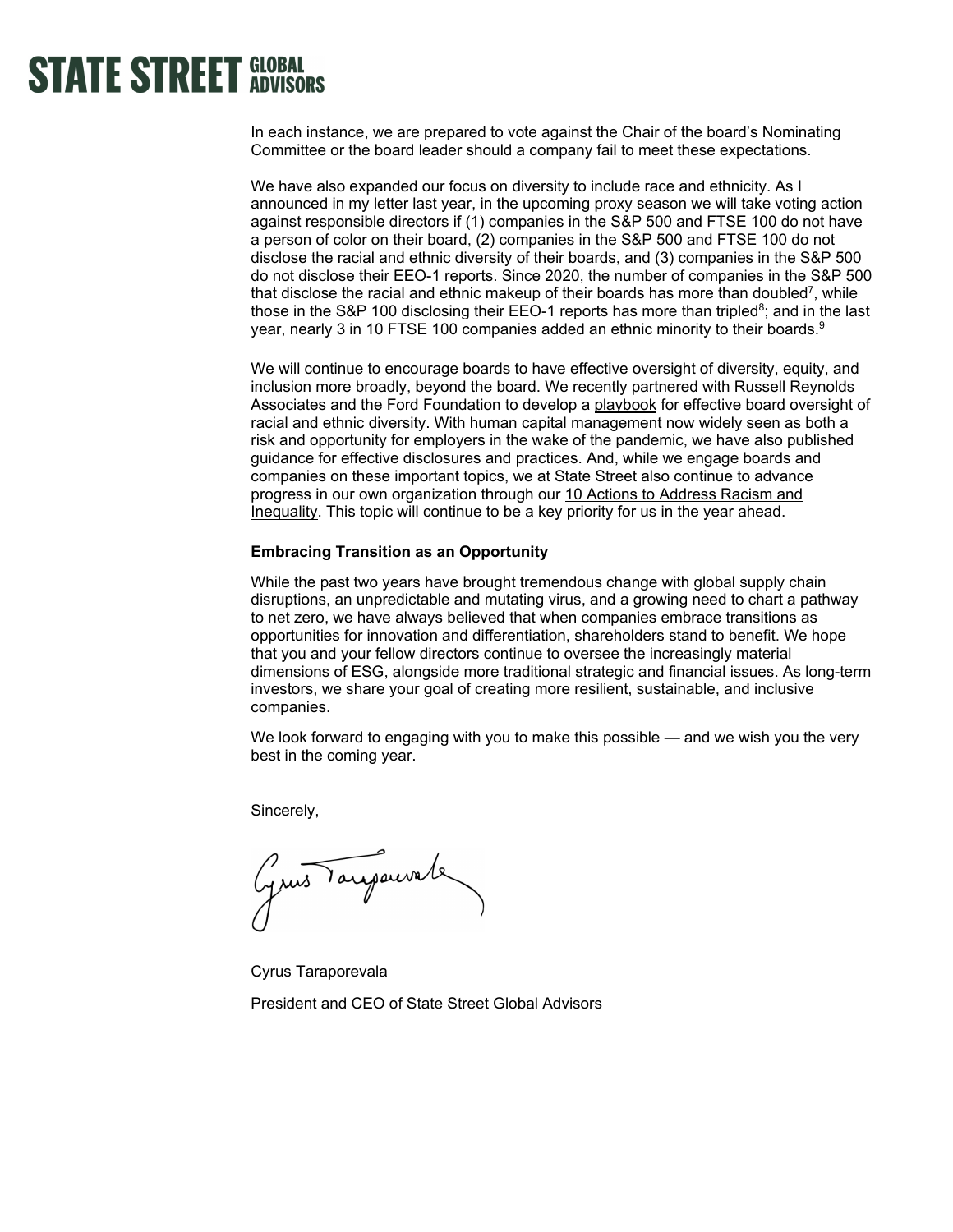### Footnotes

<sup>1</sup> *Spencer Stuart Board Index 2021*. Page 13[. https://www.spencerstuart.com/-/media/2021/october/ssbi2021/us](https://www.spencerstuart.com/-/media/2021/october/ssbi2021/us-spencer-stuart-board-index-2021.pdf)[spencer-stuart-board-index-2021.pdf](https://www.spencerstuart.com/-/media/2021/october/ssbi2021/us-spencer-stuart-board-index-2021.pdf)

<sup>2</sup> *2021 UK Spencer Stuart Board Index 2021 Snapshot*. [https://www.spencerstuart.com/research-and-insight/uk](https://www.spencerstuart.com/research-and-insight/uk-board-index/diversity)[board-index/diversity](https://www.spencerstuart.com/research-and-insight/uk-board-index/diversity)

3 Shetty, D. (2021, May 24). *A Fifth Of World's Largest Companies Committed to Net Zero Target*, Forbes.com. [https://www.forbes.com/sites/dishashetty/2021/03/24/a-fifth-of-worlds-largest-companies-committed-to-net-zero](https://www.forbes.com/sites/dishashetty/2021/03/24/a-fifth-of-worlds-largest-companies-committed-to-net-zero-target/?sh=93c9d5f662ff)[target/?sh=93c9d5f662ff](https://www.forbes.com/sites/dishashetty/2021/03/24/a-fifth-of-worlds-largest-companies-committed-to-net-zero-target/?sh=93c9d5f662ff) 

4 Institutional Shareholder Services data, calculated by State Street Global Advisors, 2021.

5 State Street Global Advisors, as of February 2021.

6 Green, J. (2021, Jun 4). *After Pressure, All-Male Boards Have Now Vanished From S&P 500*, Bloomberg.com. [https://www.bloomberg.com/news/articles/2021-06-04/after-pressure-all-male-boards-have-now-vanished-from-s](https://www.bloomberg.com/news/articles/2021-06-04/after-pressure-all-male-boards-have-now-vanished-from-s-p-500)[p-500](https://www.bloomberg.com/news/articles/2021-06-04/after-pressure-all-male-boards-have-now-vanished-from-s-p-500) 

<sup>7</sup> *Russell Reynolds Associates Corporate Board Practices 2021 Edition*, The Conference Board, Inc.

8 Green, J., & Kishan, S. (2021, May 25). *Shareholders Score Records on Corporate Diversity Push in 2020*, Bloomberg.com. [https://www.bloomberg.com/news/articles/2021-05-25/ibm-turnabout-adds-pressure-to-keep](https://www.bloomberg.com/news/articles/2021-05-25/ibm-turnabout-adds-pressure-to-keep-corporate-diversity-promises)[corporate-diversity-promises](https://www.bloomberg.com/news/articles/2021-05-25/ibm-turnabout-adds-pressure-to-keep-corporate-diversity-promises) 

9 Pielichata, P. (2021, March 12). *FTSE 100 Companies Improve Ethnic Diversity of Boards*, Pensions & Investments.<https://www.pionline.com/esg/ftse-100-companies-improve-ethnic-diversity-boards>

**Disclosure** 

Important Risk Information

### **Marketing Communication**

Investing involves risk including the risk of loss of principal.

The whole or any part of this work may not be reproduced, copied or transmitted or any of its contents disclosed to third parties without SSGA's express written consent.

All information is from SSGA unless otherwise noted and has been obtained from sources believed to be reliable, but its accuracy is not guaranteed. There is no representation or warranty as to the current accuracy, reliability or completeness of, nor liability for, decisions based on such information and it should not be relied on as such.

The information provided does not constitute investment advice and it should not be relied on as such. It should not be considered a solicitation to buy or an offer to sell a security. It does not take into account any investor's particular investment objectives, strategies, tax status or investment horizon. You should consult your tax and financial advisor.

The views expressed in this material are the views of Cyrus Taraporevala through the period ended January 12, 2022 and are subject to change based on market and other conditions. This document contains certain statements that may be deemed forward-looking statements. Please note that any such statements are not guarantees of any future performance and actual results or developments may differ materially from those projected.

**The information contained in this communication is not a research recommendation or 'investment research' and is classified as a 'Marketing Communication' in accordance with the Markets in Financial Instruments Directive (2014/65/EU) or applicable Swiss regulation. This means that this marketing communication (a) has not been prepared in accordance with legal requirements designed to promote the independence of investment research (b) is not subject to any prohibition on dealing ahead of the dissemination of investment research.**

This communication is directed at professional clients (this includes eligible counterparties as defined by the appropriate EU regulator who are deemed both knowledgeable and experienced in matters relating to investments. The products and services to which this communication relates are only available to such persons and persons of any other description (including retail clients) should not rely on this communication.

The trademarks and service marks referenced herein are the property of their respective owners. Third party data providers make no warranties or representations of any kind relating to the accuracy, completeness or timeliness of the data and have no liability for damages of any kind relating to the use of such data.

Standard & Poor's, S&P and SPDR are registered trademarks of Standard & Poor's Financial Services LLC(S&P); Dow Jones is a registered trademark of Dow Jones Trademark Holdings LLC (Dow Jones); and these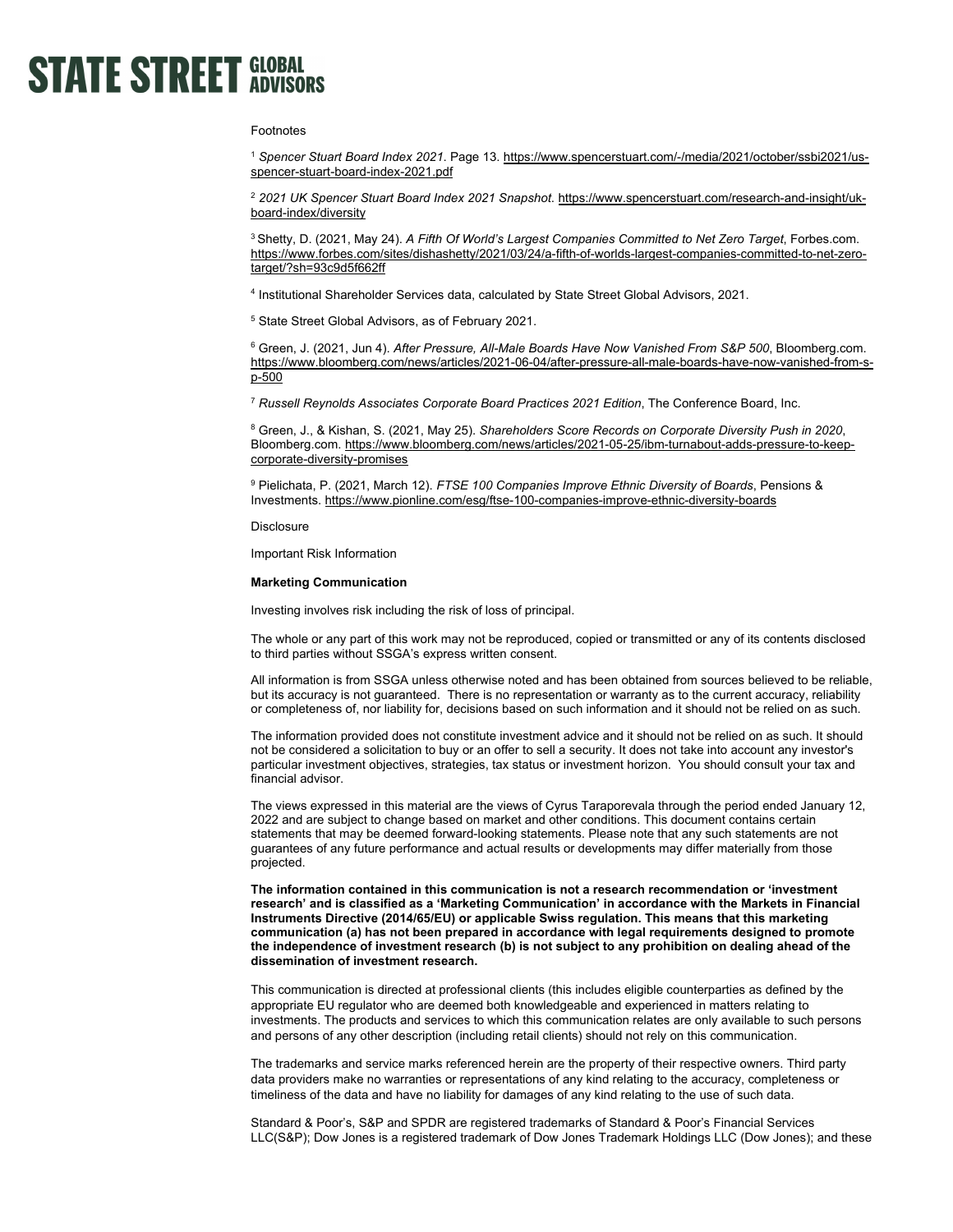trademarks have been licensed for use by S&P Dow Jones Indices LLC (SPDJI) and sublicensed for certain purposes by State Street Corporation. State Street Corporation's financial products are not sponsored, endorsed, sold or promoted by SPDJI, Dow Jones, S&P, their respective affiliates and third party licensors and none of such parties make any representation regarding the advisability of investing in such product(s) nor do they have any liability in relation thereto, including for any errors, omissions, or interruptions of any index."

State Street Global Advisors, One Iron Street, Boston, MA 02210-1641

© 2022 State Street Corporation. All Rights Reserved.

4018215.2.1.GBL.RTL Expiration Date: 01/31/2023

[State Street Global Advisors Worldwide Entities](https://www.ssga.com/us/en/institutional/ic/footer/state-street-global-advisors-worldwide-entities)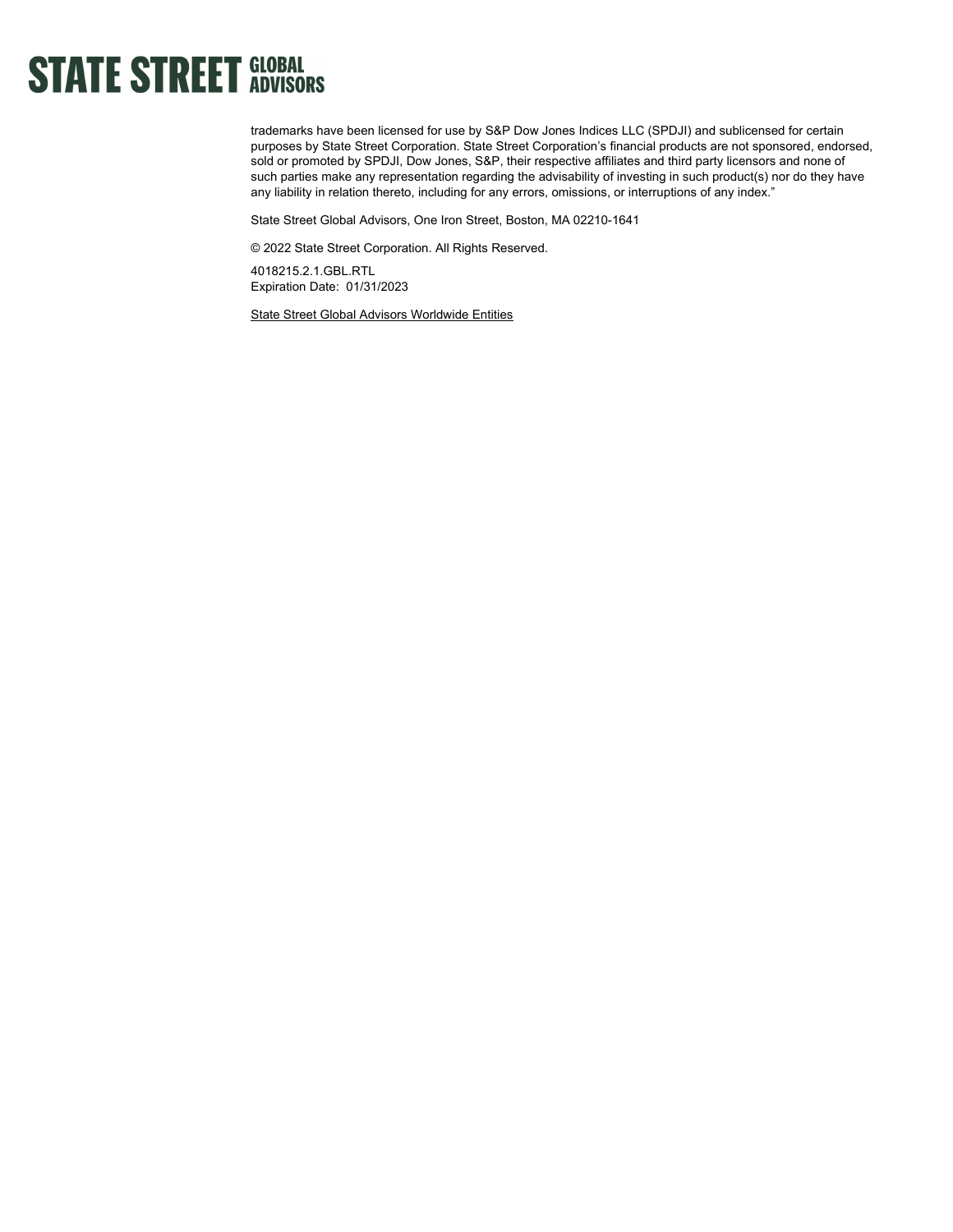### Insights

### **Asset Stewardship**

**January 2022**

## **Guidance on Climate-related Disclosures**

At State Street Global Advisors, we believe climate change poses a systemic risk to all companies in our portfolios. Managing climate-related risks and opportunities is a key element in maximizing long-term risk-adjusted returns for our clients. As a result, we have a longstanding commitment to enhance investor-useful disclosure around this topic. We have encouraged our portfolio companies to report in accordance with recommendations of the Task Force for Climate-related Financial Disclosures (TCFD)<sup>1</sup> since we first endorsed the framework in 2017. Since then, companies have improved the quality and quantity of climate-related disclosure and investors have matured their expectations. Yet, there is more progress to be made.

This guidance outlines our expectations with respect to climate-related disclosure and our approach to voting and engagement on this important topic. It draws upon insights from our engagement with portfolio companies, including over 250 climate-focused engagements conducted in 2021. We will continue to use our voice and our vote to ensure investors receive the information we need to assess how companies are approaching climate-related risks and opportunities and hold them accountable on their progress.

### **Our Expectations for Climate-related Disclosures**

With disclosure aligned with relevant Sustainability Accounting Standards Board (SASB) standards as a floor, State Street Global Advisors aims to enhance TCFD adoption across the market. Momentum around TCFD-aligned reporting is growing, evident in the increase of regulatory mandates for TCFD disclosure and the use of this framework as the basis for efforts of international standard-setting bodies<sup>2</sup>.

**We expect all companies in our portfolios to offer public disclosures in accordance with the four pillars of the TCFD framework: Governance, Strategy, Risk Management, and Metrics and Targets.**

- **1 Governance** The TCFD recommends companies describe the board's oversight of, and management's role in, assessing and managing climate-related risks and opportunities.
- **2 Strategy** The TCFD recommends companies describe identified climate-related risks and opportunities and the impact of these risks and opportunities on their businesses, strategy, and financial planning.
- **3 Risk Management** The TCFD recommends companies describe processes for identifying, assessing, and managing climate-related risks and describe how these processes are integrated into overall risk management.
- **4 Metrics and Targets** The TCFD recommends companies disclose metrics and targets used to assess and manage climate-related risks and opportunities.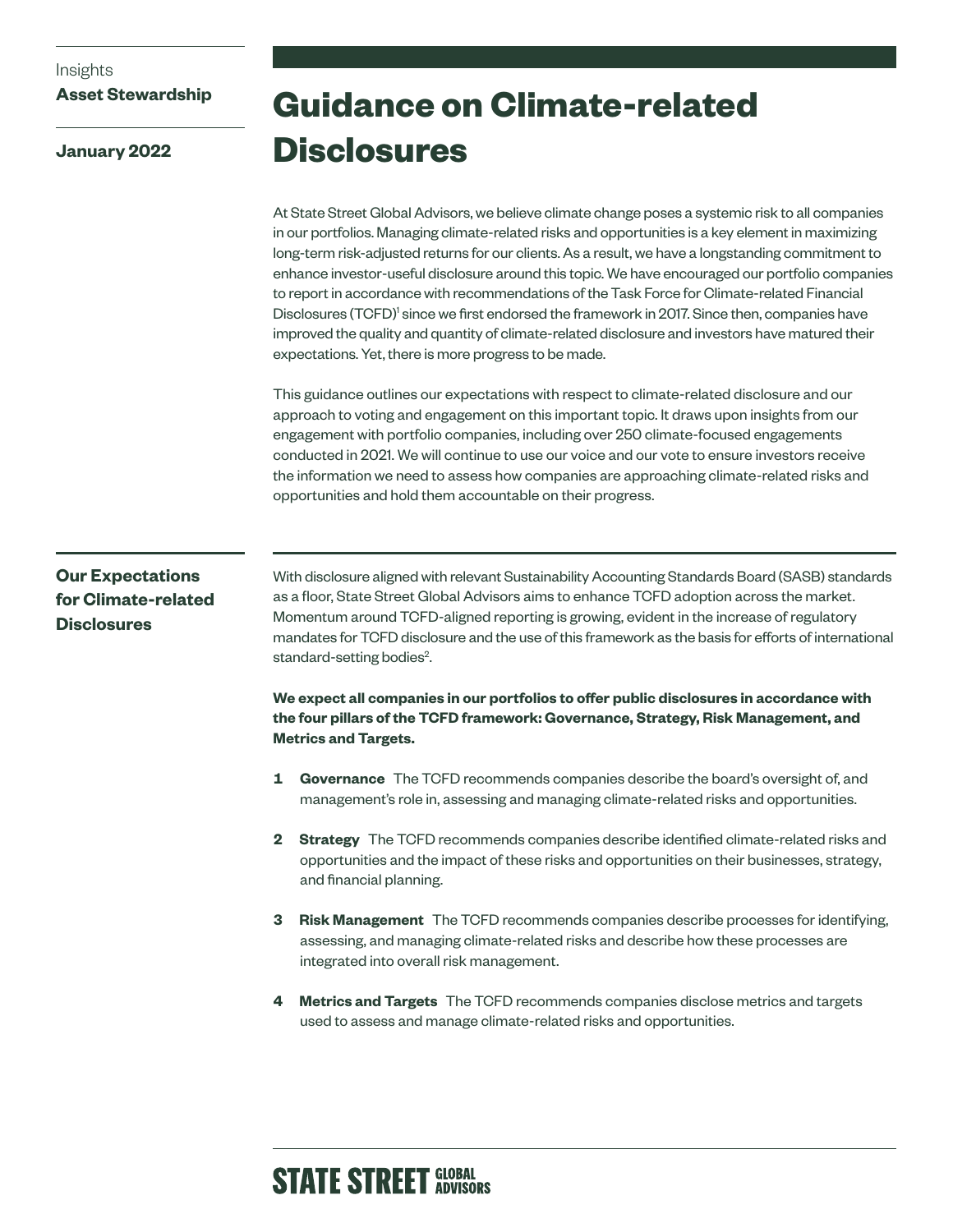Disclosure Expectations for Carbon-Intensive **Sectors** 

State Street Global Advisors first articulated climate-related disclosure expectations for carbon-intensive sectors<sup>3</sup> in 2017. **Building upon our earlier guidance, as of 2022, we expect companies in these sectors to disclose:**

- **1 Interim GHG emissions reduction targets to accompany long-term climate ambitions** We expect companies in carbon-intensive sectors to adopt short- and/or medium-term green house gas (GHG) emissions reductions targets. Companies that commit to long-term ambitions, such as net-zero by 2050, are expected to accompany these commitments with interim GHG targets to provide accountability.
- **2 Discussion of impacts of scenario-planning on strategy and financial planning** We expect companies, especially in carbon-intensive sectors, to conduct climate scenarioplanning exercises to better understand and position themselves to respond to climaterelated risks and capitalize on opportunities. We encourage companies to demonstrate the link between scenario-planning and strategic outcomes as opposed to an isolated exercise. As recommended by the TCFD, we encourage companies to take multiple scenarios into account. While State Street Global Advisors is not prescriptive on scenario selection, we believe it is best practice to consider a scenario that limits global temperature increase to well-below 2°C consistent with the Paris Agreement $^4$  or a scenario aligned with a net-zero by 2050 pathway.
- **3 Use of carbon pricing in capital allocation decisions** We expect companies in carbonintensive sectors to incorporate climate considerations into capital allocation decisions, such as for existing or planned projects, portfolio decisions, and financial planning. Companies are establishing a price for carbon (also known as a "carbon price") to capture and monetize the costs/impacts of their activities as they relate to climate change. It allows for companies to express and incorporate the cost of operations, compliance, and future regulations into strategic decision-making. We evaluate if companies take forecasted carbon pricing into account for project assessment and encourage disclosure of the average and/or range of carbon price assumptions used.
- **4 Scope 1, 2, and material categories of Scope 3 GHG emissions** We expect companies in carbon-intensive sectors to disclose Scope 1, Scope 2, and material categories of Scope 3 emissions. We consider it best practice for companies to obtain independent assurance of GHG emissions reporting. We recognize the inherent challenges associated with Scope 3 GHG emissions reporting, including data availability and uncertainty, double counting, and methodological challenges. However, Scope 3 emissions can account for the largest portion of a company's footprint — especially in certain carbon-intensive sectors — and is an area of increased focus for investors. Therefore, we expect companies to report Scope 3 emissions estimates, focusing on material categories<sup>5</sup> of Scope 3 emissions that contribute most significantly to the overall footprint. We also encourage companies to assess and begin implementing actions to achieve incremental Scope 3 emissions reductions where feasible.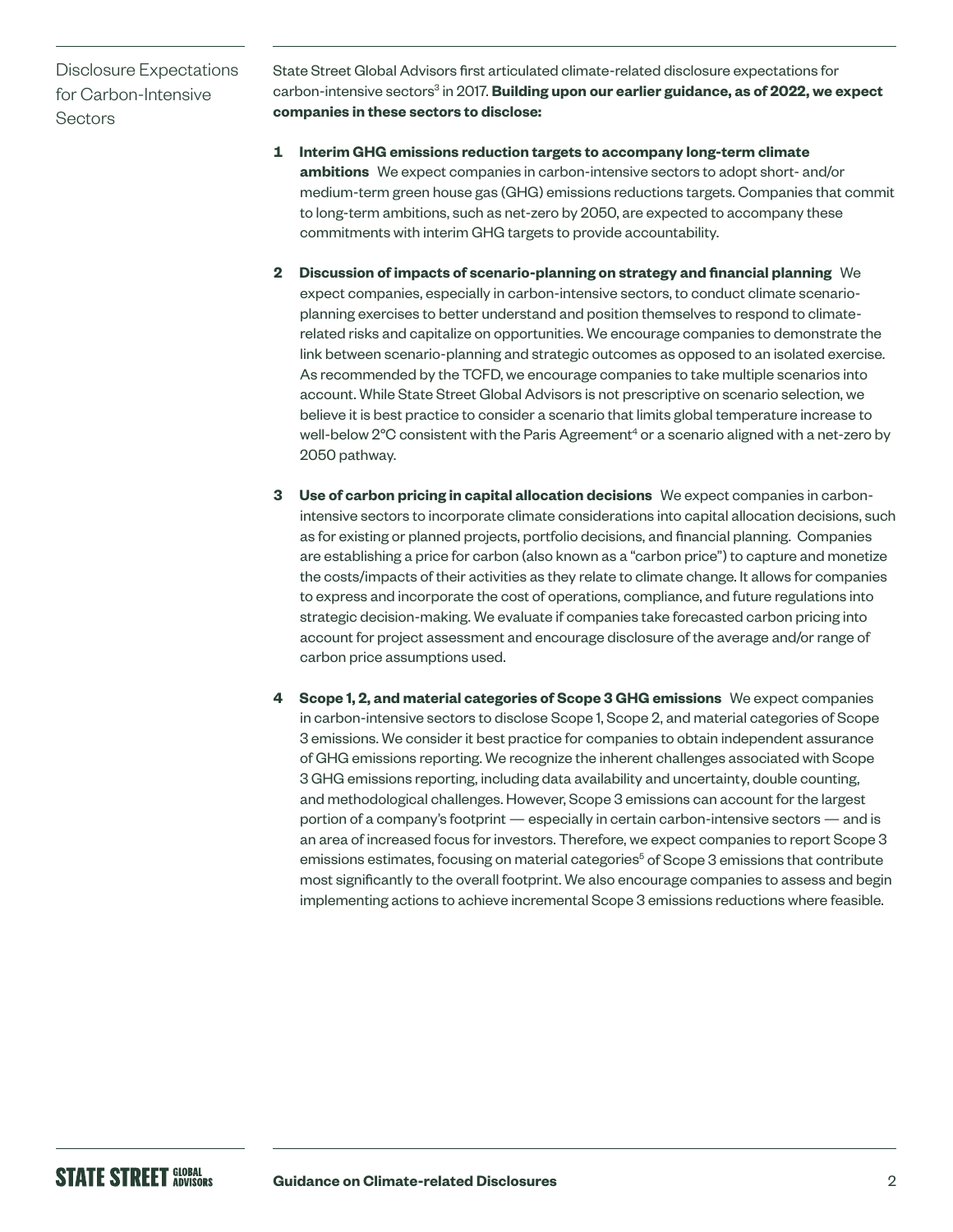### Disclosure Expectations for Effective Climate Transition Plans

State Street Global Advisors is a signatory to the Net Zero Asset Managers initiative, reflecting our commitment as long-term stewards of capital to help companies effectively plan for the low-carbon transition and to hold companies accountable on progress. To that end, we believe it is our responsibility to provide portfolio companies with clarity on our expectations for effective climate transition plan disclosure.

We recognize that there is no one-size-fits-all approach to reaching net-zero and that climaterelated risks and opportunities can be highly nuanced across and within industries. As a first step, our expectations serve to provide transparency on the core criteria we expect companies to address when developing climate transition plans. Further information on our approach to developing these expectations can be found [here](https://www.ssga.com/library-content/pdfs/asset-stewardship/disclosure-expectations-for-effective-climate-transition-plans.pdf).

### Figure 1 **Key Areas of Climate Transition Disclosure**

| <b>Category</b>                     | <b>Disclosure Expectations</b>                                                                                                                                                           |
|-------------------------------------|------------------------------------------------------------------------------------------------------------------------------------------------------------------------------------------|
| Ambition                            | Long-term climate ambition<br>$\bullet$                                                                                                                                                  |
| <b>Targets</b>                      | Interim GHG emissions reduction targets<br>Alignment with temperature goals<br>$\bullet$                                                                                                 |
| <b>TCFD Disclosure</b>              | TCFD-aligned disclosure<br>Scenario analysis<br>$\bullet$<br>Emissions reporting and assurance                                                                                           |
| Decarbonization Strategy            | Transition plan integration into long-term strategy<br>Decarbonization actions<br>Carbon offsets utilization<br>٠<br>Decarbonization across the value chain                              |
| <b>Capital Allocation Alignment</b> | Integration of climate considerations into capital allocation decisions<br>$\bullet$<br>Capital expenditure on low carbon strategies<br>Carbon pricing<br>Investments in decarbonization |
| Climate Policy Engagement           | Disclosure of climate change policies and positions<br>Trade association review                                                                                                          |
| Climate Governance                  | Board oversight<br>$\bullet$<br>Management oversight<br>$\bullet$                                                                                                                        |
| <b>Just Transition</b>              | State Street Global Advisors is in the process of developing our disclosure expectations                                                                                                 |
| <b>Physical Risk</b>                | Physical risk assessment<br>Physical risk management<br>$\bullet$                                                                                                                        |
| Stakeholder Engagement              | Industry collaboration<br>Investor engagement<br>Climate expert engagement<br>$\bullet$<br>Internal engagement                                                                           |

### **Voting**

Incorporating Our Expectations into our Proxy Voting Policies

As is typical across ESG issues, we will first approach our climate-related disclosure expectations outlined above with companies through engagements, focusing on companies and industries with the greatest risk and opportunity. **If we encounter laggards that are not making sufficient progress regarding climate-related disclosure as a result of our engagements, we will consider taking action using our votes, either by supporting relevant shareholder proposals or voting against directors at an upcoming shareholder meeting.**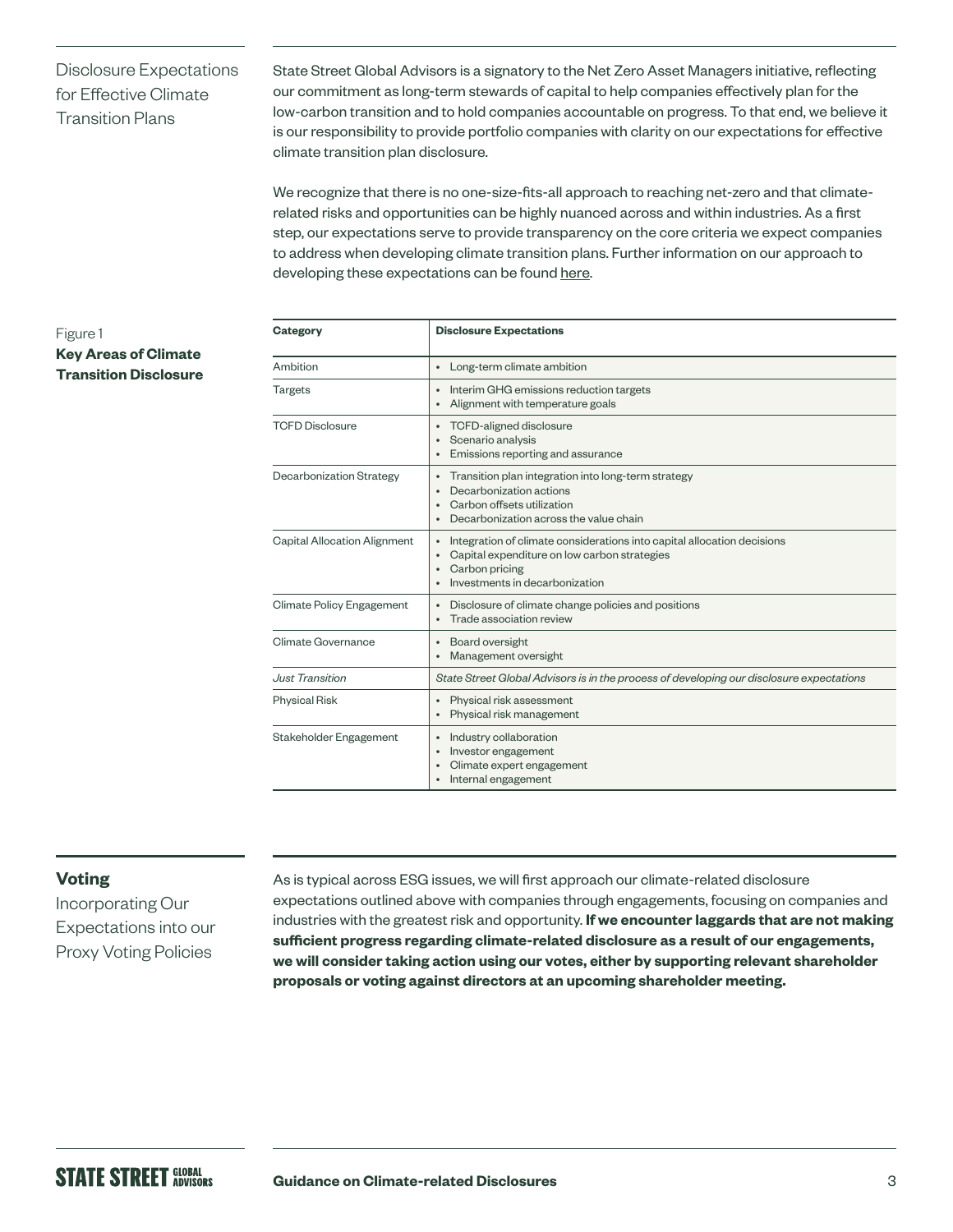Director Elections

### **Climate-related Disclosure Expectations**

State Street Global Advisors has publicly supported the global regulatory efforts to establish a mandatory baseline of climate risk disclosures for all companies. Until these consistent disclosure standards are established, we find that the TCFD framework is the most effective framework by which companies can develop strategies to plan for climate-related risks and make their businesses more resilient to the impacts of climate change. As such, State Street Global Advisors has implemented the following proxy voting guidelines:

- Starting in the 2022 proxy season, we will begin taking voting action against companies in the S&P 500, S&P/TSX Composite, FTSE 350, STOXX 600, and ASX 100 indices if companies fails to provide sufficient disclosure in accordance with the TCFD framework, including:
	- Board oversight of climate-related risks and opportunities
	- Total Scope 1 and Scope 2 GHG emissions
	- Targets for reducing GHG emissions
- If a company fails to adequately meet our expectations, State Street Global Advisors may vote against the independent board leader. We view this policy as a natural escalation of our previously-stated expectations on climate-related disclosure and history of proxy voting and engagement on the TCFD framework. We expect to continue to expand this policy in the coming years.

### **Climate Transition Plan Disclosure Expectations for Significant Emitters**

As a complement to this 2022 director voting policy, we will launch an engagement campaign on climate transition plan disclosure targeting significant emitters in carbon-intensive sectors. Starting in 2023, we will hold directors accountable if companies fail to show adequate progress on meeting our climate transition disclosure expectations (highlighted in Figure 1). Through our engagements, we will aim to better understand climate transition plans and strategies, and gain insight on each company's unique set of climate-related risks and strategic opportunities presented by the transition.

#### **Climate-related Shareholder Proposals** Shareholder Proposals

We evaluate climate-related proposals on a case-by-case basis taking several factors into consideration, including, but not limited to: the reasonableness of the proposal, alignment with the TCFD framework and the SASB standards where relevant, emergent market and industry trends, peer performance, and dialogues with company management, boards, and other stakeholders. When analyzing climate-related proposals at companies in carbon-intensive sectors, we will consider alignment with our disclosure expectations outlined above.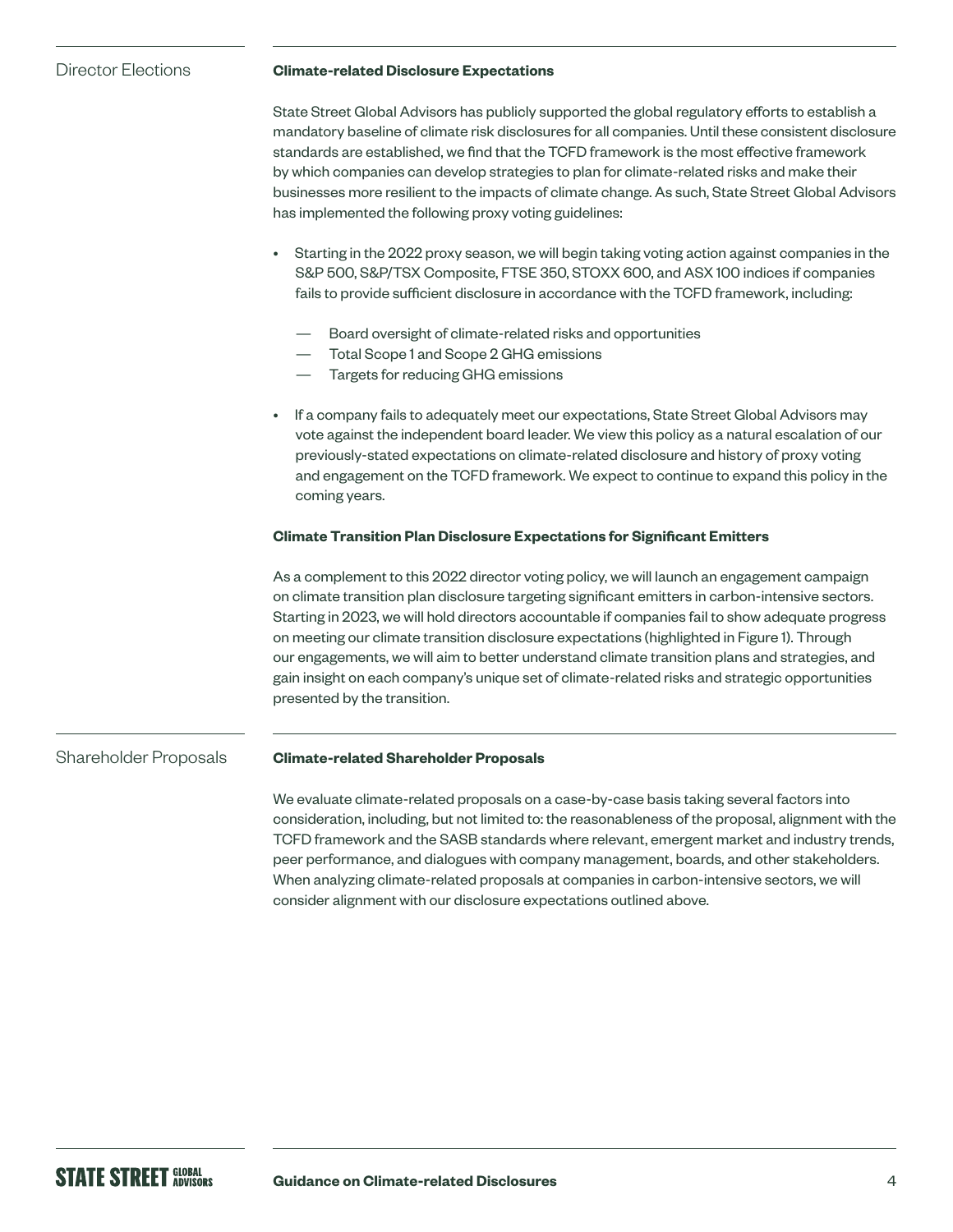### **Climate-focused Corporate Political Activity Shareholder Proposals**

Below we outline our approach to assessing climate-related lobbying proposals specifically, given the growing prevalence of these proposals in recent years. These proposals request that the company reports on how its lobbying activities, including through membership in trade associations, align with the goals of the Paris Agreement. State Street Global Advisors evaluates the following when considering such a proposal:

- The board's role in overseeing the company's participation in the political process, including membership in trade associations.
- If the company performed a gap analysis of its stated positions on climate change versus those of its trade associations.
- If the company disclosed a list of its trade association memberships.

### **Engagements**

Incorporating Our Expectations into Conversations with Companies

Climate continues to be a core stewardship priority for State Street Global Advisors. In 2021, we conducted over 250 climate-focused engagements, a 72% increase compared to the previous year, reflecting our increased focus on this topic. During engagement, we may ask companies one or more of the questions outlined below. For more information on our climate engagement efforts, see our [Annual Climate Stewardship Review.](https://www.ssga.com/library-content/products/esg/annual-climate-stewardship-review.pdf)

### **Governance**

- Where is the responsibility for climate oversight housed at the board level? How frequently does the board discuss the topic of climate change?
- How is climate and other ESG experience considered in the board refreshment process?
- How is the board incorporating key sustainability drivers into the performance evaluation of management?
- How does management and the board utilize external expertise to stay abreast of the emerging areas of climate?

### **Strategy**

- How does the company integrate climate considerations into business strategy and financial planning?
- What actions are being considered to support efforts to reduce GHG emissions across the value chain, such as with suppliers and customers?
- Where does the company identify the greatest opportunities for decarbonization in the shortand medium-term?
- How does the company engage employees on the development and integration of climate efforts into corporate culture and strategy?
- For relevant industries, how does the company consider carbon pricing in project assessment and portfolio decisions?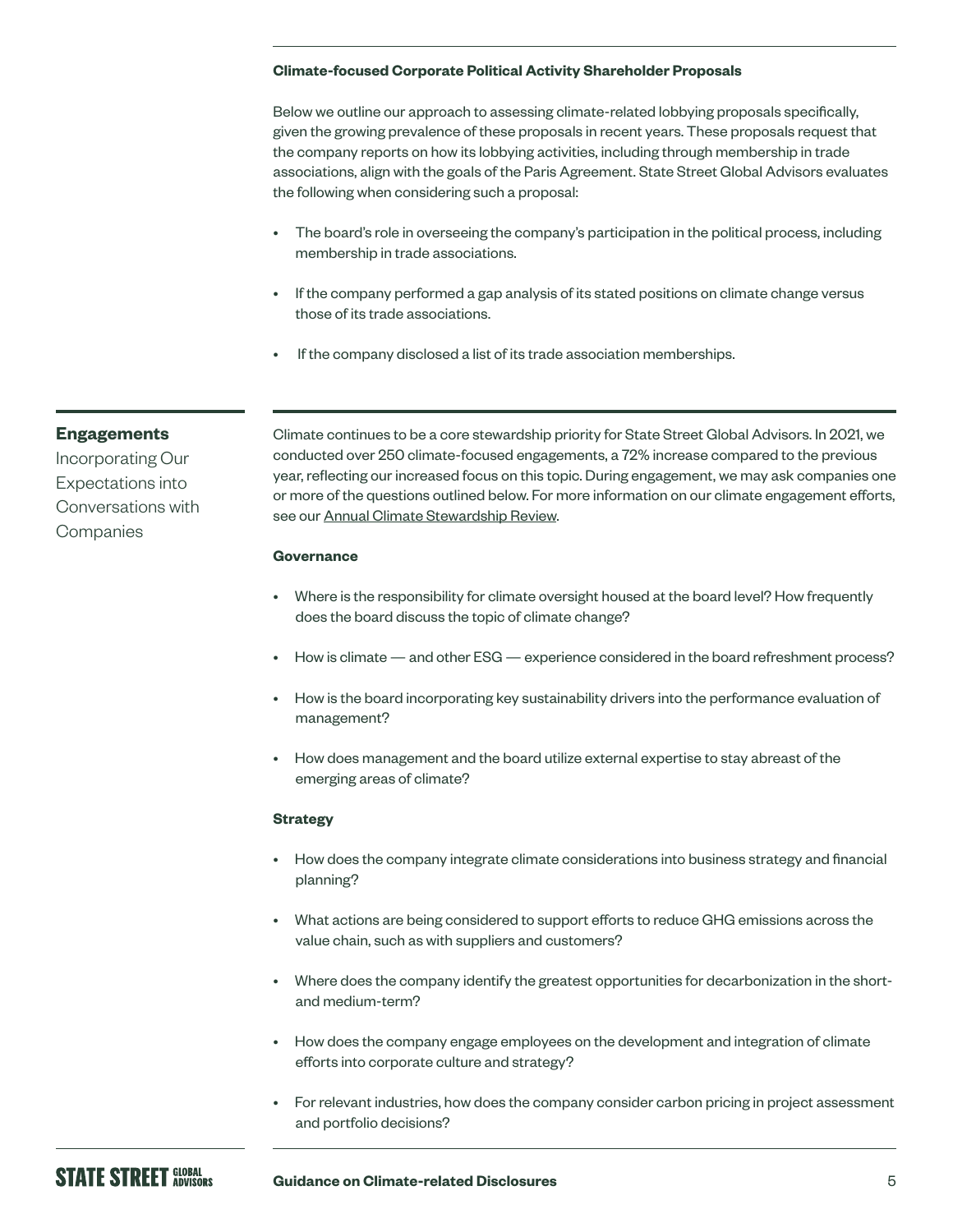### **Risk Management**

- How does the company consider climate-related risks as part of overall risk management? What is the board's role?
- Has the company assessed the potential impacts of physical risk on its assets and operations?
- How does the company manage climate-related policy risks? Has the company conducted an assessment of its stated climate positions versus those of its trade and industry associations?
- As investor interest in the intersection of environmental and social issues grows, how is the company considering emerging topics such as just transition?

### **Metrics and Targets**

- What metrics does the company utilize to track progress on achieving its climate goals?
- What sources of GHG emissions contribute most significantly to the company's carbon footprint?
- What are the biggest challenges facing the company in achieving its GHG emissions reduction targets?
- What are the company's perspectives on using a lower hurdle rate or IRR for low-carbon projects?

### **Conclusion**

We encourage companies in our portfolios to align their climate-related disclosures and practices with our expectations and at the same time we endeavor to communicate these expectations clearly to the market. Please reach out to our Asset Stewardship team at [GovernanceTeam@ssga.com](mailto:GovernanceTeam%40ssga.com?subject=). We look forward to engaging with you on this important topic.

### **Endnotes** 1 https://www.fsb-tcfd.org/publications/

- 2 [https://www.ifrs.org/news-and-events/news/2021/11/ifrs](https://www.ifrs.org/news-and-events/news/2021/11/ifrs-foundation-announces-issb-consolidation-with-cdsb-vrf-publication-of-prototypes/)[foundation-announces-issb-consolidation-with-cdsb](https://www.ifrs.org/news-and-events/news/2021/11/ifrs-foundation-announces-issb-consolidation-with-cdsb-vrf-publication-of-prototypes/)[vrf-publication-of-prototypes/](https://www.ifrs.org/news-and-events/news/2021/11/ifrs-foundation-announces-issb-consolidation-with-cdsb-vrf-publication-of-prototypes/)
- 3 Oil and gas, utilities and mining sectors
- 4 Article Two of the 2015 Paris Agreement commits parties to "holding the increasing in the global average temperature to well below 2°C above pre-industrial levels and pursuing efforts to limit the temperature increase to 1.5°C above pre-industrial levels."
- 5 As defined by the GHG Protocol's [Corporate Value](https://ghgprotocol.org/standards/scope-3-standard)  [Chain \(Scope 3\) Accounting and Reporting Standard](https://ghgprotocol.org/standards/scope-3-standard)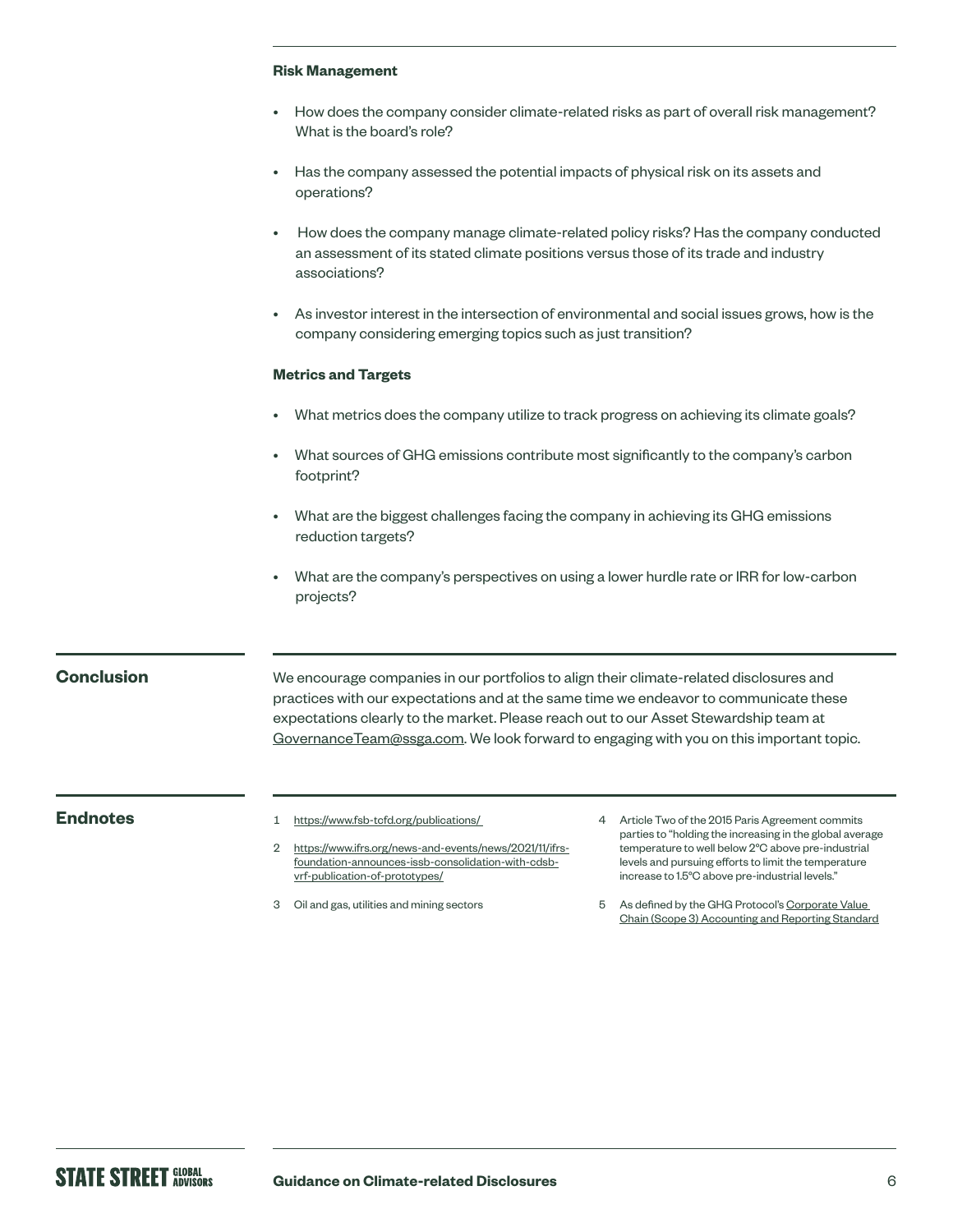### **About State Street Global Advisors**

For four decades, State Street Global Advisors has served the world's governments, institutions and financial advisors. With a rigorous, risk-aware approach built on research, analysis and market-tested experience, we build from a breadth of active and index strategies to create costeffective solutions. As stewards, we help portfolio companies see that what is fair for people and sustainable for the planet can deliver long-term performance. And, as pioneers in index, ETF, and ESG investing, we are always inventing new ways to invest. As a result, we have become the world's fourth-largest asset manager\* with US \$3.86 trillion† under our care.

### **[ssga.com](http://ssga.com)**

### State Street Global Advisors Worldwide Entities

Abu Dhabi: State Street Global Advisors Limited, ADGM Branch, Al Khatem Tower, Suite 42801, Level 28, ADGM Square, Al Maryah Island, P.O Box 76404, Abu Dhabi, United Arab Emirates. Regulated by the ADGM Financial Services Regulatory Authority. T: +971 2 245 9000. Australia: State Street Global Advisors, Australia, Limited (ABN 42 003 914 225) is the holder of an Australian Financial Services License (AFSL Number 238276). Registered office: Level 14, 420 George Street, Sydney, NSW 2000, Australia. T: +612 9240-7600. F: +612 9240-7611. Belgium: State Street Global Advisors Belgium, Chaussée de La Hulpe 185, 1170 Brussels, Belgium. T: +32 2 663 2036. State Street Global Advisors Belgium is a branch office of State Street Global Advisors Europe Limited, registered in Ireland with company number 49934, authorised and regulated by the Central Bank of Ireland, and whose registered office is at 78 Sir John Rogerson's Quay, Dublin 2. Canada: State Street Global Advisors, Ltd., 1981 McGill College Avenue, Suite 500, Montreal, Qc, H3A 3A8, T: +514 282 2400 and 30 Adelaide Street East Suite 800, Toronto, Ontario M5C 3G6. T: +647 775 5900. France: State Street Global Advisors Europe Limited, France Branch ("State Street Global Advisors France") is a branch of State Street Global Advisors Europe Limited, registered in Ireland with company number 49934,

authorised and regulated by the Central Bank of Ireland, and whose registered office is at 78 Sir John Rogerson's Quay, Dublin 2. State Street Global Advisors France is registered in France with company number RCS Nanterre 899 183 289, and its office is located at Coeur Défense — Tour A — La Défense 4, 33e étage, 100, Esplanade du Général de Gaulle, 92 931 Paris La Défense Cedex, France. T: +33 1 44 45 40 00. F: +33 1 44 45 41 92. Germany: State Street Global Advisors Europe Limited, Branch in Germany, Brienner Strasse 59, D-80333 Munich, Germany ("State Street Global Advisors Germany"). T: +49 (0)89 55878 400. State Street Global Advisors Germany is a branch of State Street Global Advisors Europe Limited, registered in Ireland with company number 49934, authorised and regulated by the Central Bank of Ireland, and whose registered office is at 78 Sir John Rogerson's Quay, Dublin 2. Hong Kong: State Street Global Advisors Asia Limited, 68/F, Two International Finance Centre, 8 Finance Street, Central, Hong Kong. T: +852 2103-0288. F: +852 2103-0200. Ireland: State Street Global Advisors Europe Limited is regulated by the Central Bank of Ireland. Registered office address 78 Sir John Rogerson's Quay, Dublin 2. Registered Number: 49934. T: +353 (0)1 776 3000. F: +353 (0)1 776 3300. Italy: State Street Global Advisors Europe Limited, Italy Branch ("State Street Global Advisors Italy") is a branch of State Street Global Advisors Europe Limited, registered in Ireland with company number 49934, authorised and regulated by the Central Bank of Ireland, and whose registered office is at 78 Sir John

Rogerson's Quay, Dublin 2. State Street Global Advisors Italy is registered in Italy with company number 11871450968 — REA: 2628603 and VAT number 11871450968, and its office is located at Via Ferrante Aporti, 10 - 20125 Milan, Italy. T: +39 02 32066 100. F: +39 02 32066 155. Japan: State Street Global Advisors (Japan) Co., Ltd., Toranomon Hills Mori Tower 25F 1-23-1 Toranomon, Minato-ku, Tokyo 105-6325 Japan. T: +81-3-4530-7380. Financial Instruments Business Operator, Kanto Local Financial Bureau (Kinsho #345), Membership: Japan Investment Advisers Association, The Investment Trust Association, Japan, Japan Securities Dealers' Association. Netherlands: State Street Global Advisors Netherlands, Apollo Building 7th floor, Herikerbergweg 29, 1101 CN Amsterdam, Netherlands. T: +31 20 7181 000. State Street Global Advisors Netherlands is a branch office of State Street Global Advisors Europe Limited, registered in Ireland with company number 49934, authorised and regulated by the Central Bank of Ireland, and whose registered office is at 78 Sir John Rogerson's Quay, Dublin 2. Singapore: State Street Global Advisors Singapore Limited, 168, Robinson Road, #33-01 Capital Tower, Singapore 068912 (Company Reg. No: 200002719D, regulated by the Monetary Authority of Singapore). T: +65 6826-7555. F: +65 6826-7501. Switzerland: State Street Global Advisors AG, Beethovenstr. 19, CH-8027 Zurich. Registered with the Register of Commerce Zurich CHE-105.078.458. T: +41 (0)44 245 70 00. F: +41 (0)44 245 70 16. United Kingdom: State Street Global Advisors Limited. Authorised and

regulated by the Financial Conduct Authority. Registered in England. Registered No. 2509928. VAT No. 5776591 81. Registered office: 20 Churchill Place, Canary Wharf, London, F14 5HJ. T: 020 3395 6000. F: 020 3395 6350. United States: State Street Global Advisors, 1 Iron Street, Boston, MA 02210-1641. T: +1 617 786 3000.

The information provided does not constitute investment advice and it should not be relied on as such. It should not be considered a solicitation to buy or an offer to sell a security. It does not take into account any investor's particular investment objectives, strategies, tax status or investment horizon. You should consult your tax and financial advisor.

All information has been obtained from sources believed to be reliable, but its accuracy is not guaranteed. There is no representation or warranty as to the current accuracy, reliability or completeness of, nor liability for, decisions based on such information.

The whole or any part of this work may not be reproduced, copied or transmitted or any of its contents disclosed to third parties without State Street Global Advisors' express written consent.

© 2021 State Street Corporation. All Rights Reserved. ID849304-4117655.1.1.GBL.RTL 1221 Exp. Date: 01/31/2023

<sup>\*</sup> Pensions & Investments Research Center, as of December 31, 2020.

<sup>†</sup> This figure is presented as of September 30, 2021 and includes approximately \$59.84 billion of assets with respect to SPDR products for which State Street Global Advisors Funds Distributors, LLC (SSGA FD) acts solely as the marketing agent. SSGA FD and State Street Global Advisors are affiliated.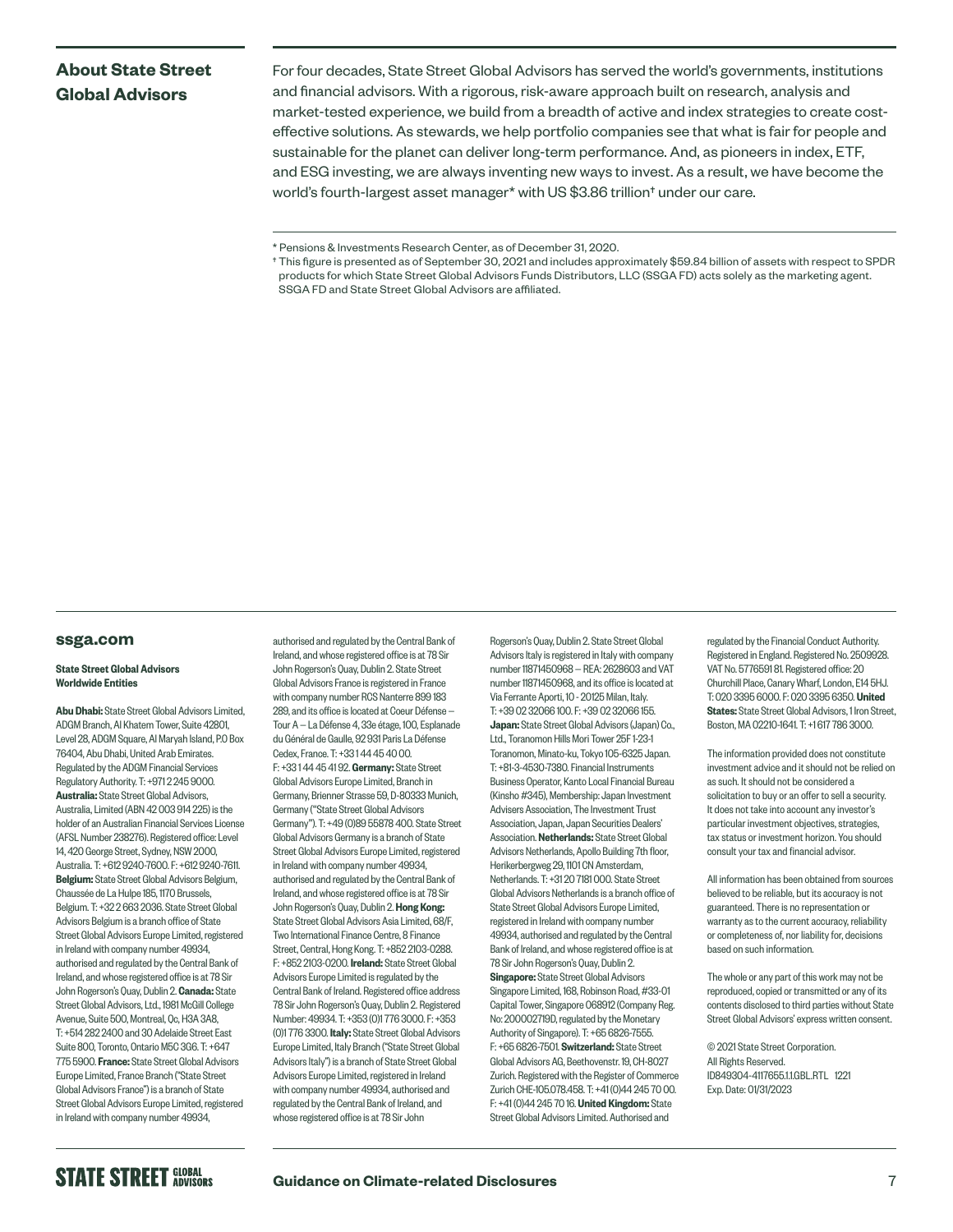### Insights **Asset Stewardship**

**January 2022**

## **Disclosure Expectations for Effective Climate Transition Plans**

As the world mobilizes toward achieving net-zero emissions by midcentury, our portfolio companies are adopting long-term climate ambitions in increasing numbers. However, few have provided a clear roadmap to achieving these goals — and fewer asset managers have provided detail on what companies are expected to disclose as they prepare for the transition to a lowcarbon economy.

State Street Global Advisors is a signatory to the Net Zero Asset Managers initiative, reflecting our commitment as long-term stewards of capital to help companies effectively plan for this transition and to hold companies accountable on making meaningful progress. To that end, we believe it is our responsibility to provide portfolio companies with clarity on our expectations for effective climate transition plan disclosure. We see this as the first step in ensuring we — and the broader investor community — receive the information necessary to assess each company's preparedness for the transition to a low-carbon economy.

### **Our Process for Developing Disclosure Expectations**

The Asset Stewardship team conducted an in-depth assessment of existing ESG frameworks and standards<sup>1</sup> for relevant climate-related disclosures. We considered several factors (e.g., market adoption, usefulness for decision-making, applicability across sectors, financial materiality) and selected a core set of disclosures for climate transition plans that would be useful to investors like us. We leveraged existing frameworks and considered market practice to help reduce the reporting burden on companies while benefiting investors with more consistent and robust disclosure.

Our selected disclosures are organized into ten categories that closely align with those found in the Institutional Investors Group on Climate Change (IIGCC) [Net-Zero Investment Framework](https://www.iigcc.org/download/net-zero-investment-framework-implementation-guide/?wpdmdl=4425&refresh=61ad3362dc1721638740834)<sup>2</sup> and Climate Action 100+ [Net-Zero Company Benchmark](https://www.climateaction100.org/progress/net-zero-company-benchmark/). We included two additional categories, "Physical Risk" and "Stakeholder Engagement", as these are critical in understanding company performance and represent areas where disclosure practices could be improved.

### Our Approach: Stakeholder Engagement

We conducted a series of engagements with key stakeholders — portfolio companies in carbonintensive sectors, asset owners, investor advocates and coalitions, and internal cross-functional subject matter experts — to collect feedback on our expectations and inform our approach. Through these engagements, we identified areas of disclosure that are ambitious yet realistic and others where the market may need more time to coalesce around methodologies, such as just transition.

While stakeholders generally agree on the value of considering the social impacts of the transition to a low-carbon economy — including on workers, communities, and society at large — we found consensus around defining "just transition" and related disclosure expectations is still emerging. We will conduct a series of engagements to assess best practices and monitor developments in the market before articulating expectations for this category.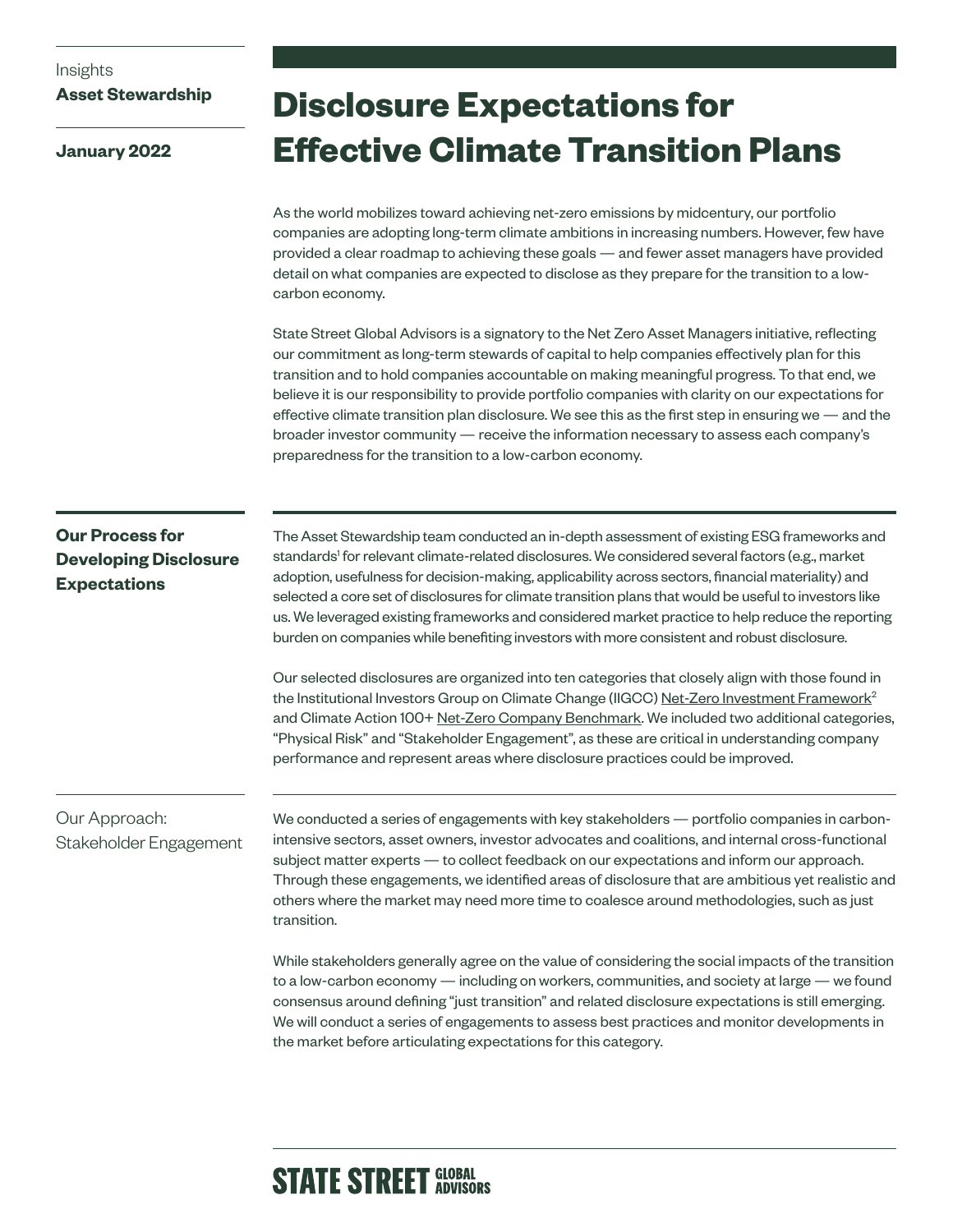### **Our Disclosure Expectations for Effective Climate Transition Plans**

State Street Global Advisors' Disclosure Expectations for Effective Climate Transition Plans are outlined below. We recognize that there is no one-size-fits-all approach to reaching net-zero and that climate-related risks and opportunities are highly nuanced across and within industries. As a first step, this publication serves to provide transparency on the core criteria we expect issuers to address when developing climate transition plans.

We recognize this is an emerging area of disclosure and we will continue to develop our expectations over time, including consideration of any mandated disclosure by regulators.

### Figure 1

**Key Areas of Climate Transition Disclosure**

| <b>Category</b>              | <b>Disclosure Expectations</b>                                                                                                                                                           |
|------------------------------|------------------------------------------------------------------------------------------------------------------------------------------------------------------------------------------|
| Ambition                     | Long-term climate-related ambition<br>$\bullet$                                                                                                                                          |
| <b>Targets</b>               | Interim GHG emissions reduction targets<br>Alignment with temperature goals<br>٠                                                                                                         |
| <b>TCFD Disclosure</b>       | TCFD-aligned disclosure<br>$\bullet$<br>Scenario analysis<br>٠<br>Emissions reporting and assurance                                                                                      |
| Decarbonization Strategy     | Transition plan integration into long-term strategy<br>٠<br>Decarbonization actions<br>٠<br>Carbon offsets utilization<br>$\bullet$<br>Decarbonization across the value chain            |
| Capital Allocation Alignment | Integration of climate considerations into capital allocation decisions<br>Capital expenditure on low carbon strategies<br>$\bullet$<br>Carbon pricing<br>Investments in decarbonization |
| Climate Policy Engagement    | Disclosure of climate change policies and positions<br>$\bullet$<br>Trade association review                                                                                             |
| Climate Governance           | Board oversight<br>Management oversight<br>$\bullet$                                                                                                                                     |
| <b>Just Transition</b>       | State Street Global Advisors is in the process of developing our disclosure expectations                                                                                                 |
| <b>Physical Risk</b>         | Physical risk assessment<br>$\bullet$<br>Physical risk management<br>$\bullet$                                                                                                           |
| Stakeholder Engagement       | Industry collaboration<br>٠<br>Investor engagement<br>$\bullet$<br>Climate expert engagement<br>Internal engagement                                                                      |

### **Applying our Expectations to Proxy Voting and Engagement**

**In 2022, we will launch an engagement campaign on climate transition plan disclosure targeting significant emitters in carbon-intensive sectors. Starting in 2023, we will be prepared to hold directors accountable if these companies fail to show adequate progress on meeting our disclosure expectations.** Through our engagements, we will aim to better understand climate transition plans and strategies, and gain insight on each company's unique set of climate-related risks and strategic opportunities presented by the transition.

Where relevant, our expectations will be used to inform our assessment of issuer climate transition plan disclosure and related shareholder proposals. For more information on our approach to climate voting and engagement see our [Guidance on Climate-related Disclosures.](https://www.ssga.com/library-content/pdfs/asset-stewardship/guidance-on-climate-related-disclosures.pdf)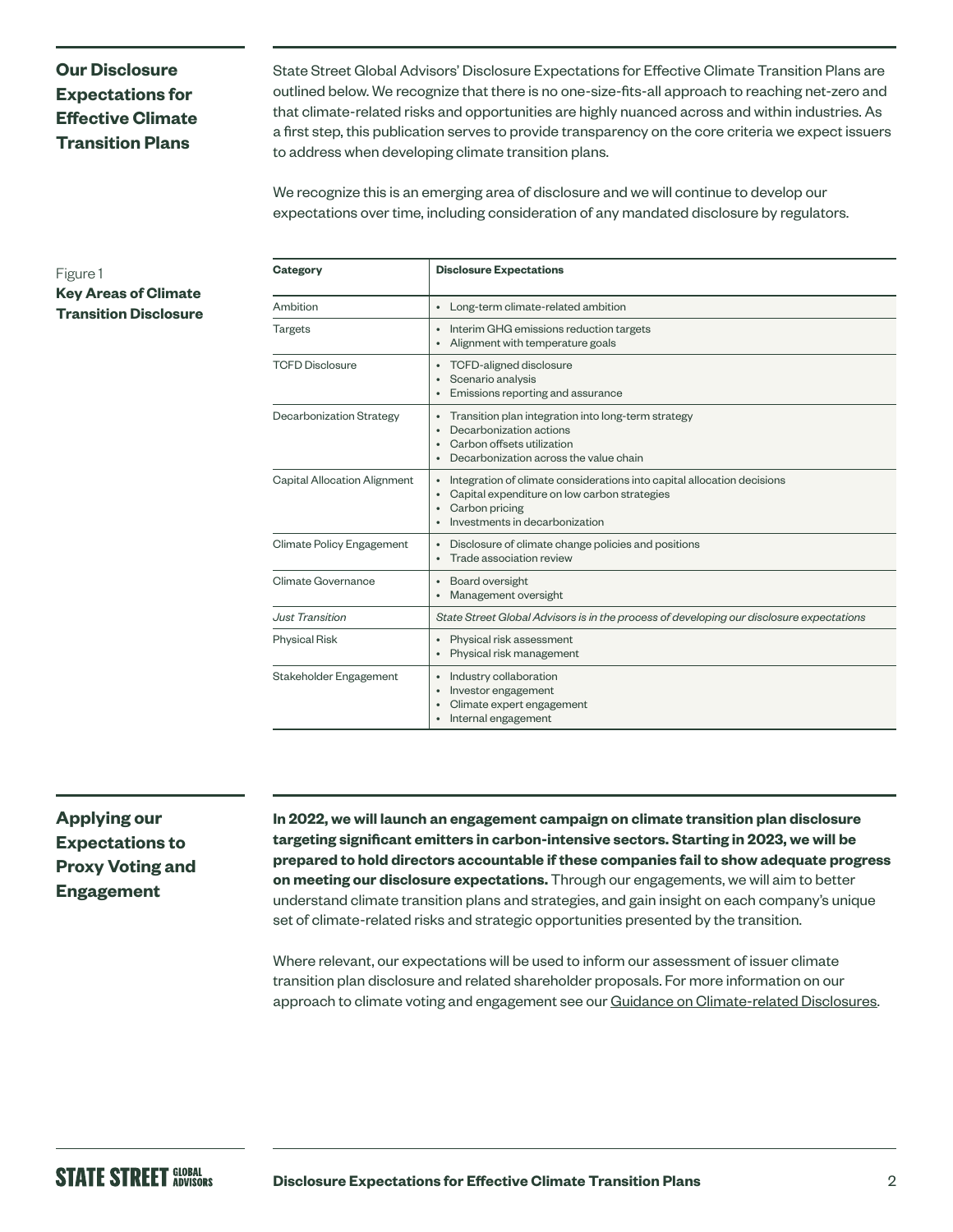### **Conclusion**

We encourage companies in our portfolios to align their climate-related disclosures and practices with our expectations and at the same time we endeavor to communicate these expectations clearly to the market. Please reach out to our Asset Stewardship team at [GovernanceTeam@ssga.com](mailto:GovernanceTeam%40ssga.com?subject=). We look forward to engaging with you on this important topic.

**Endnotes** 1 [Climate Action 100+ Net-Zero Company Benchmark,](https://www.climateaction100.org/progress/net-zero-company-benchmark/) [Transition Pathway Initiative management quality](https://www.transitionpathwayinitiative.org/sectors)  [assessment](https://www.transitionpathwayinitiative.org/sectors), [World Economic Forum Stakeholder](https://www.weforum.org/reports/measuring-stakeholder-capitalism-towards-common-metrics-and-consistent-reporting-of-sustainable-value-creation)  [Capitalism Metrics,](https://www.weforum.org/reports/measuring-stakeholder-capitalism-towards-common-metrics-and-consistent-reporting-of-sustainable-value-creation) Taskforce on Climate-related Financial Disclosures (TCFD) [Guidance on Metrics,](https://assets.bbhub.io/company/sites/60/2021/07/2021-Metrics_Targets_Guidance-1.pdf)  [Targets, and Transition Plans](https://assets.bbhub.io/company/sites/60/2021/07/2021-Metrics_Targets_Guidance-1.pdf), Sustainability Accounting Standards Board (SASB) standards, [World](https://assets.worldbenchmarkingalliance.org/app/uploads/2021/07/Just-Transition-Methodology.pdf)  [Benchmarking Alliance Just Transition Methodology,](https://assets.worldbenchmarkingalliance.org/app/uploads/2021/07/Just-Transition-Methodology.pdf) among others.

2 SSGA referred to the "asset class alignment" component of the IIGCC Net Zero Investment Framework provides a list of alignment criteria that constitute a Net Zero Transition Plan for listed equity and fixed income.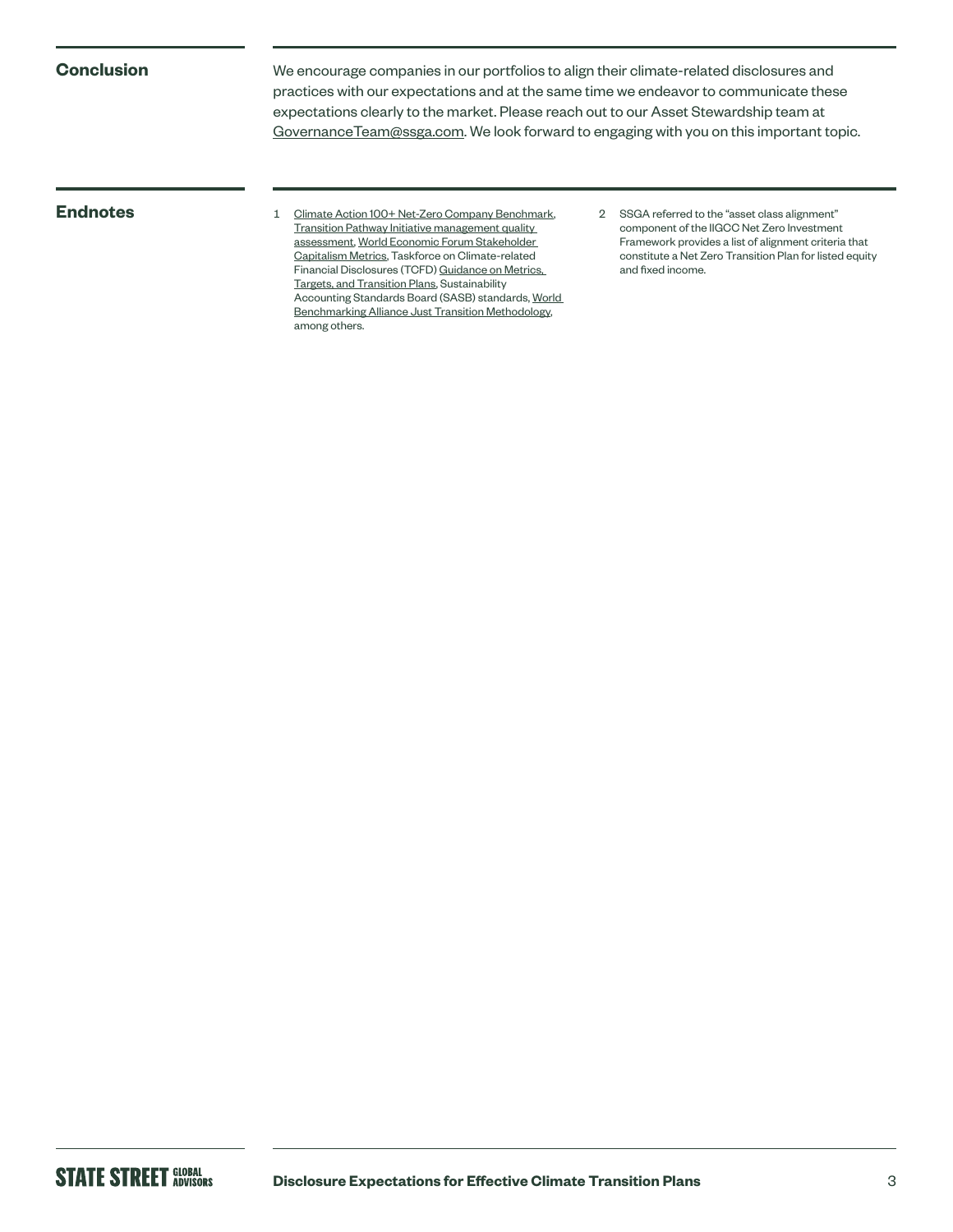### **About State Street Global Advisors**

For four decades, State Street Global Advisors has served the world's governments, institutions and financial advisors. With a rigorous, risk-aware approach built on research, analysis and market-tested experience, we build from a breadth of active and index strategies to create costeffective solutions. As stewards, we help portfolio companies see that what is fair for people and sustainable for the planet can deliver long-term performance. And, as pioneers in index, ETF, and ESG investing, we are always inventing new ways to invest. As a result, we have become the world's fourth-largest asset manager\* with US \$3.86 trillion† under our care.

### **[ssga.com](http://ssga.com)**

### State Street Global Advisors Worldwide Entities

Abu Dhabi: State Street Global Advisors Limited, ADGM Branch, Al Khatem Tower, Suite 42801, Level 28, ADGM Square, Al Maryah Island, P.O Box 76404, Abu Dhabi, United Arab Emirates. Regulated by the ADGM Financial Services Regulatory Authority. T: +971 2 245 9000. Australia: State Street Global Advisors, Australia, Limited (ABN 42 003 914 225) is the holder of an Australian Financial Services License (AFSL Number 238276). Registered office: Level 14, 420 George Street, Sydney, NSW 2000, Australia. T: +612 9240-7600. F: +612 9240-7611. Belgium: State Street Global Advisors Belgium, Chaussée de La Hulpe 185, 1170 Brussels, Belgium. T: +32 2 663 2036. State Street Global Advisors Belgium is a branch office of State Street Global Advisors Europe Limited, registered in Ireland with company number 49934, authorised and regulated by the Central Bank of Ireland, and whose registered office is at 78 Sir John Rogerson's Quay, Dublin 2. Canada: State Street Global Advisors, Ltd., 1981 McGill College Avenue, Suite 500, Montreal, Qc, H3A 3A8, T: +514 282 2400 and 30 Adelaide Street East Suite 800, Toronto, Ontario M5C 3G6. T: +647 775 5900. France: State Street Global Advisors Europe Limited, France Branch ("State Street Global Advisors France") is a branch of State Street Global Advisors Europe Limited, registered in Ireland with company number 49934,

authorised and regulated by the Central Bank of Ireland, and whose registered office is at 78 Sir John Rogerson's Quay, Dublin 2. State Street Global Advisors France is registered in France with company number RCS Nanterre 899 183 289, and its office is located at Coeur Défense — Tour A — La Défense 4, 33e étage, 100, Esplanade du Général de Gaulle, 92 931 Paris La Défense Cedex, France. T: +33 1 44 45 40 00. F: +33144 45 41 92. Germany: State Street Global Advisors Europe Limited, Branch in Germany, Brienner Strasse 59, D-80333 Munich, Germany ("State Street Global Advisors Germany"). T: +49 (0)89 55878 400. State Street Global Advisors Germany is a branch of State Street Global Advisors Europe Limited, registered in Ireland with company number 49934, authorised and regulated by the Central Bank of Ireland, and whose registered office is at 78 Sir John Rogerson's Quay, Dublin 2. Hong Kong: State Street Global Advisors Asia Limited, 68/F Two International Finance Centre, 8 Finance Street, Central, Hong Kong. T: +852 2103-0288. F: +852 2103-0200. Ireland: State Street Global Advisors Europe Limited is regulated by the Central Bank of Ireland. Registered office address 78 Sir John Rogerson's Quay, Dublin 2. Registered Number: 49934. T: +353 (0)1 776 3000. F: +353 (0)1 776 3300. Italy: State Street Global Advisors Europe Limited, Italy Branch ("State Street Global Advisors Italy") is a branch of State Street Global Advisors Europe Limited, registered in Ireland with company number 49934, authorised and regulated by the Central Bank of Ireland, and whose registered office is at 78 Sir John

Rogerson's Quay, Dublin 2. State Street Global Advisors Italy is registered in Italy with company number 11871450968 — REA: 2628603 and VAT number 11871450968, and its office is located at Via Ferrante Aporti, 10 - 20125 Milan, Italy. T: +39 02 32066 100. F: +39 02 32066 155. Japan: State Street Global Advisors (Japan) Co., Ltd., Toranomon Hills Mori Tower 25F 1-23-1 Toranomon, Minato-ku, Tokyo 105-6325 Japan. T: +81-3-4530-7380. Financial Instruments Business Operator, Kanto Local Financial Bureau (Kinsho #345), Membership: Japan Investment Advisers Association, The Investment Trust Association, Japan, Japan Securities Dealers' Association. Netherlands: State Street Global Advisors Netherlands, Apollo Building 7th floor, Herikerbergweg 29, 1101 CN Amsterdam, Netherlands. T: +31 20 7181 000. State Street Global Advisors Netherlands is a branch office of State Street Global Advisors Europe Limited, registered in Ireland with company number 49934, authorised and regulated by the Central Bank of Ireland, and whose registered office is at 78 Sir John Rogerson's Quay, Dublin 2. Singapore: State Street Global Advisors Singapore Limited, 168, Robinson Road, #33-01 Capital Tower, Singapore 068912 (Company Reg. No: 200002719D, regulated by the Monetary Authority of Singapore). T: +65 6826-7555. F: +65 6826-7501. Switzerland: State Street Global Advisors AG, Beethovenstr. 19, CH-8027 Zurich. Registered with the Register of Commerce Zurich CHE-105.078.458. T: +41 (0)44 245 70 00. F: +41 (0)44 245 70 16. United Kingdom: State Street Global Advisors Limited. Authorised and

regulated by the Financial Conduct Authority. Registered in England. Registered No. 2509928. VAT No. 5776591 81. Registered office: 20 Churchill Place, Canary Wharf, London, F14 5HJ. T: 020 3395 6000. F: 020 3395 6350. United States: State Street Global Advisors, 1 Iron Street, Boston, MA 02210-1641. T: +1 617 786 3000.

The information provided does not constitute investment advice and it should not be relied on as such. It should not be considered a solicitation to buy or an offer to sell a security. It does not take into account any investor's particular investment objectives, strategies, tax status or investment horizon. You should consult your tax and financial advisor.

All information has been obtained from sources believed to be reliable, but its accuracy is not guaranteed. There is no representation or warranty as to the current accuracy, reliability or completeness of, nor liability for, decisions based on such information.

The whole or any part of this work may not be reproduced, copied or transmitted or any of its contents disclosed to third parties without State Street Global Advisors' express written consent.

© 2021 State Street Corporation. All Rights Reserved. ID849302-4117397.1.1.GBL.RTL 1221 Exp. Date: 01/31/2023

<sup>\*</sup> Pensions & Investments Research Center, as of December 31, 2020.

<sup>†</sup> This figure is presented as of September 30, 2021 and includes approximately \$59.84 billion of assets with respect to SPDR products for which State Street Global Advisors Funds Distributors, LLC (SSGA FD) acts solely as the marketing agent. SSGA FD and State Street Global Advisors are affiliated.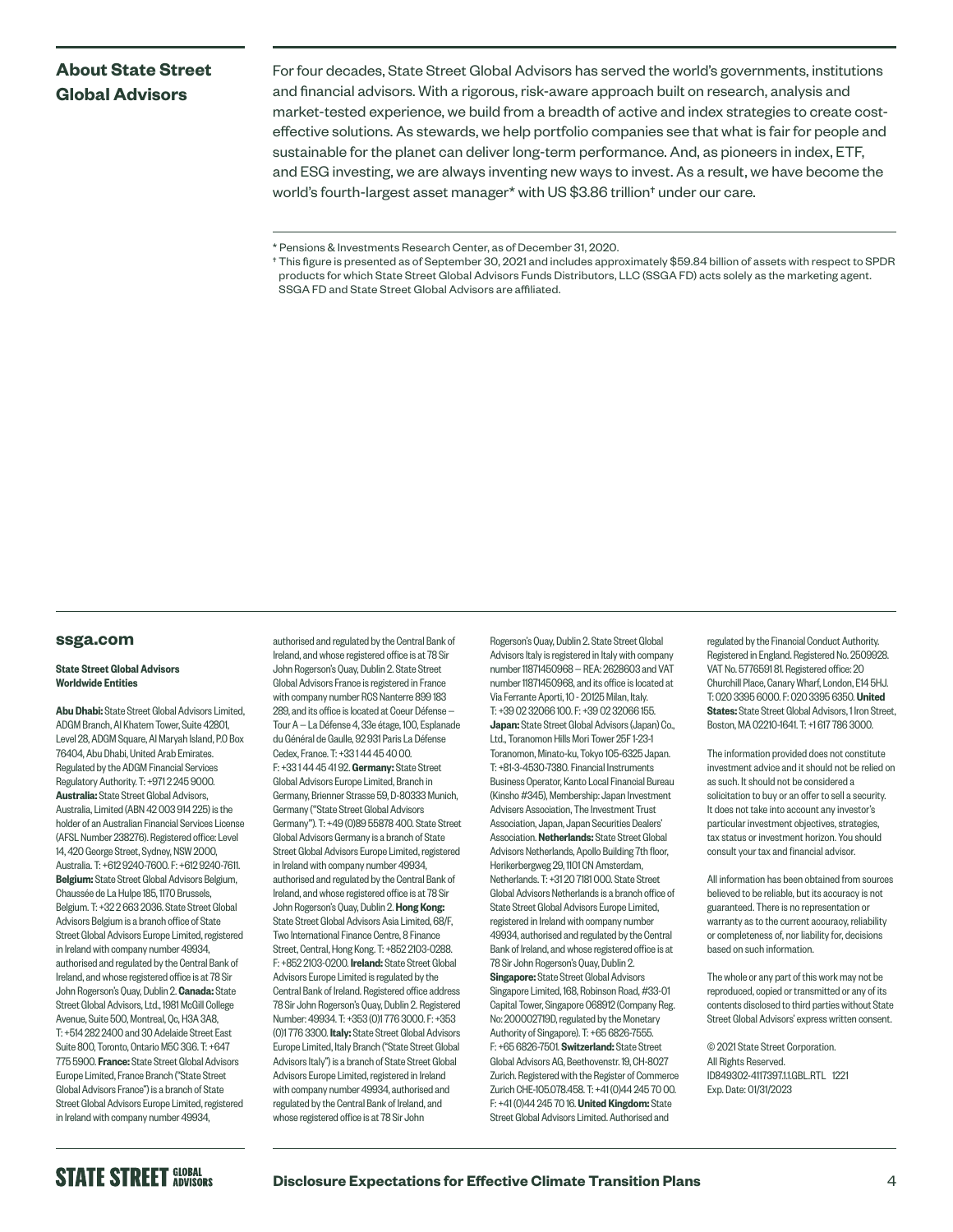### Insights

### **Asset Stewardship**

**January 2022**

## **Guidance on Diversity Disclosures and Practices**

At State Street Global Advisors, we believe that companies have a responsibility to effectively manage and disclose risks and opportunities related to diversity, equity, and inclusion, particularly regarding gender, race, and ethnicity. Research suggests that diversity can drive returns<sup>1</sup>, and that companies that neglect this topic face risks to their reputation, productivity, and overall performance. This essential dimension of ESG risk management is a priority for our Asset Stewardship team, and what follows is an overview of our expectations and actions on this topic.

### **Our Expectations for Diversity, Equity, and Inclusion Disclosures**

Investors can benefit from increased publicly-available data on diversity, equity, and inclusion at portfolio companies. As such, we encourage companies to share relevant information with the market, and we expect all companies in our portfolio to offer public disclosures in five key areas:

- **1 Board Oversight** Describe how the board oversees the company's diversity, equity, and inclusion efforts, including the potential impacts of products and services on diverse communities.
- **2 Strategy** Articulate the firm's approach to promoting diversity, equity, and inclusion (of gender, race, and ethnicity, at minimum), including how it is integrated into the overall long-term business strategy.
- **3 Goals** Describe the firm's timebound and specific diversity goals (related to gender, race, and ethnicity, at minimum), what policies and programs are in place to meet these goals, and how they are measured, managed, and progressing.
- **4 Metrics** Provide measures of the diversity of the firm's global workforce and board, including:
	- **Workforce** Employee diversity by gender, race, and ethnicity (at minimum), in markets where it is legal to collect and disclose this information. We expect to see this information broken down by industry-relevant employment categories or levels of seniority, for all full-time employees. In the US, companies are expected to at least use the disclosure framework set forth by the United States Equal Employment Opportunity Commission's EEO-1 Survey. Non-US companies are encouraged to disclose this information in alignment with SASB's guidance and nationally appropriate frameworks, or guided by their own perspective as to the best way to describe the composition of their workforce.
	- **Board** Diversity characteristics, including gender, racial, and ethnic makeup (at minimum) of the board of directors (in aggregate or at an individual level).
- **5 Board Diversity** Articulate efforts to achieve diverse representation at the board level (including race, ethnicity, and gender, at minimum), including how the Nominating Committee ensures diverse candidates are considered in board recruitment.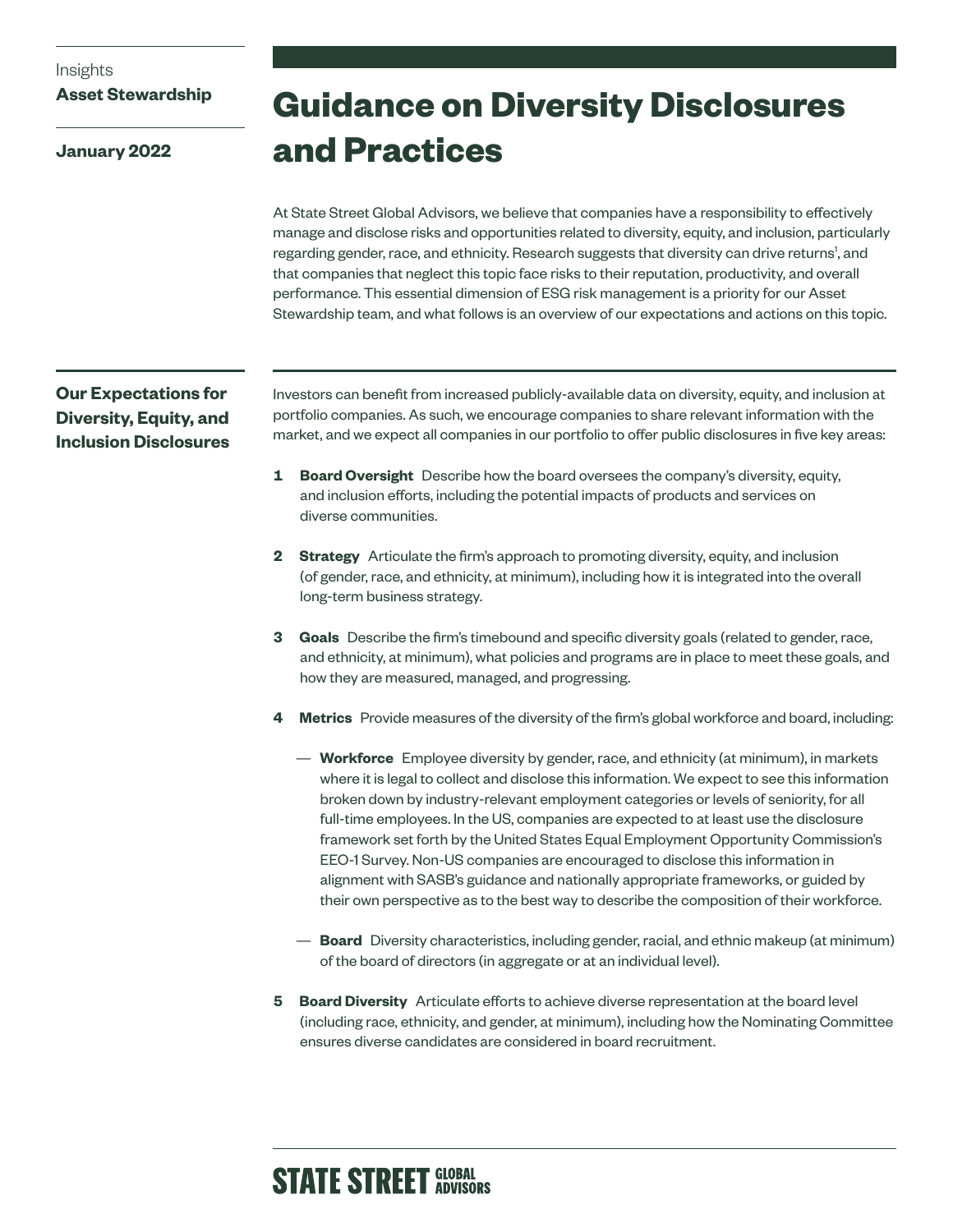### Expanding the Aperture of Diversity, Equity, and Inclusion

Investors, regulators, and other stakeholders are increasingly focused on other dimensions of diversity beyond gender, race, and ethnicity. For example, California lawmakers and the Nasdaq exchange include LGBTQ-identified individuals in their perspectives on board diversity. Some advocates are calling for the prioritization of disability as an essential dimension of diversity, and several companies (especially outside of the US) already disclose information regarding the role of people with disabilities in their organization. We encourage our portfolio companies to consider providing disclosures about the full diversity of their organization, as these disclosures are wholly aligned with contributing to the intent to increase diversity of thought that underlies the present more common focus on gender, race and ethnic diversity. The reputational and regulatory risk of not doing so also may increase in the coming years.

### **Engagements**

Incorporating Our Expectations into Conversations with Companies

Since first sharing our disclosure expectations with the market in August 2020, the Asset Stewardship team has had over 275 engagements with a variety of companies globally on the topic of diversity, equity, and inclusion. As part of these engagements, our team proactively reached out to 60 of the largest employers in our portfolio to have deeper conversations on human capital management and diversity, equity, and inclusion. In engagements with 25 of the largest US-based employers, we discussed specific areas for improvements in their diversity-related disclosures. We first analyzed each of the companies' diversity disclosures in fall 2020 and then again in summer 2021 to gauge whether their disclosures had improved. We found that of the 23 companies that initially had room for improvement, 20 had enhanced their disclosures by the following year. We will continue to monitor these companies' progress toward full alignment with our expectations.

In 2022, we will pursue a series of targeted engagements on the topic of racial and ethnic diversity. Additionally, as we further evaluate our gender diversity voting policy, we will have proactive engagements with companies in markets where progress on board gender diversity has been relatively slow. In 2022, we will reach out to companies and experts in relevant markets to better understand best practices and challenges for diversifying corporate boards in these regions.

### **Voting**

Incorporating Our Expectations into Our Proxy Voting Policies

In order to achieve alignment with our aforementioned expectations and advance transparency in the public markets, State Street Global Advisors has the following proxy voting guidelines:

### **Race & Ethnicity**

- If a company in the S&P 500 or FTSE 100 does not disclose the racial and ethnic composition of its board, we will vote against the Chair of the Nominating Committee. Acceptable disclosures include:
	- Aggregate-level (e.g., "5% of our Directors are Black", "Seven of our Directors are people of color", "30% chose not to self-identify").
	- Individual-level (e.g., "Jane Doe is African-American, John Smith is Caucasian," etc.).
- If a company in the S&P 500 or FTSE 100 does not have at least one director from an underrepresented racial or ethnic community, we will vote against the Chair of the Nominating Committee.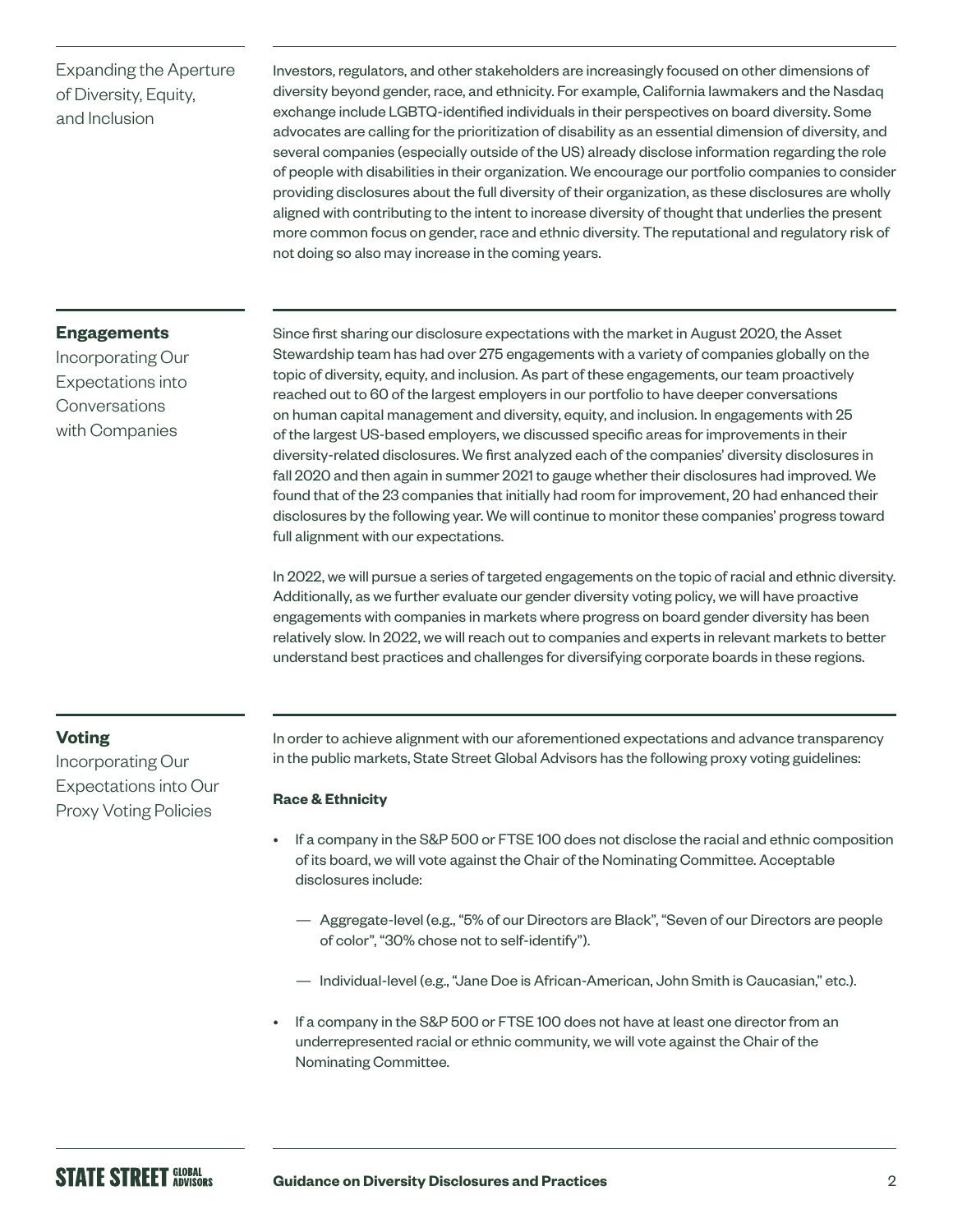- If a company in the S&P 500 does not disclose its EEO-1 report, we will vote against the Chair of the Compensation Committee. Acceptable disclosures include:
	- The original EEO-1 report response.
	- The exact content of the report translated into custom graphics.

### **Gender**

- Beginning in 2022, we expect boards of companies in all markets and indices to have at least one female board member. In markets where we are implementing this policy for the first time, we may waive the policy if a company engages with State Street Global Advisors and provides a specific, timebound plan for adding at least one woman to the board.
- Beginning in the 2023 proxy season, we will expect companies in the Russell 3000, TSX, FTSE 350, STOXX 600, and ASX 300 indices to have boards comprised of at least 30 percent women directors. We may waive the policy if a company engages with State Street Global Advisors and provides a specific, timebound plan for reaching 30 percent representation of women directors.
- If a company fails to meet any of the expectations outlined above, State Street Global Advisors may vote against the Chair of the Nominating Committee or the board leader in the absence of a Nominating Committee, if necessary. Additionally, if a company fails to meet this expectation for three consecutive years, State Street Global Advisors may vote against all incumbent members of the Nominating Committee or those persons deemed responsible for the nomination process.

While our existing diversity voting policies are mainly focused on increasing diverse representations on boards, given our belief in the centrality of effective board governance and oversight, we intend to shift our focus to the workforce and executive levels in the coming years. Companies should prepare by ensuring they are recruiting, promoting, and retaining diverse talent at all levels of the organization.

#### We also use the following frameworks for analyzing relevant shareholder proposals: Shareholder Proposals

**Diversity, Equity, and Inclusion Reporting** If the company in question is aligned with four or five of our expectations outlined at the outset of this guidance document, we will most likely vote against the diversity-related proposal. If the company is aligned with only three or fewer of our expectations, we will most likely engage with the company to seek further alignment with our expectations. In certain circumstances, we will utilize an abstain option for those companies committing to improve their practices. In the absence of a commitment from the company to align with four or five of our expectations, and if our engagement is not productive, we will most likely support proposals that would meaningfully advance diversity-related disclosures.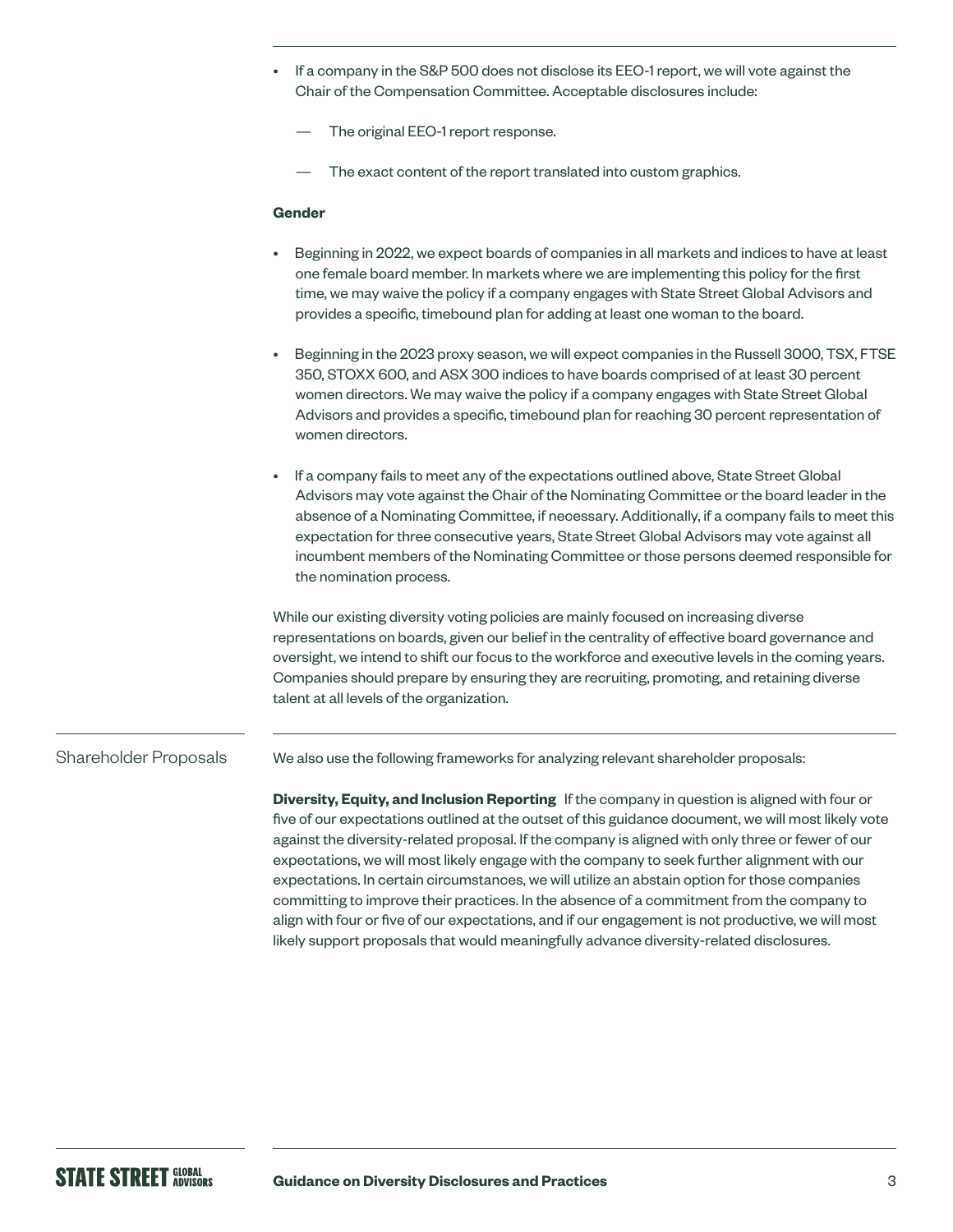**Racial and Gender Pay Gap** To evaluate shareholder proposals on this issue, we look for the following four disclosures by the company:

- Confirmation that individuals, regardless of race or gender, are compensated equally in the same positions;
- Workforce diversity statistics (including race and gender) at each level of management;
- Long-term, diversity-specific goals (specific to race and gender) established for each level of management; and
- A description of the strategy or practices that are in place to support achieving the goals.

We will vote against proposals at companies that meet our expectations. We will abstain on proposals at companies that commit to meeting our expectations within a specific and reasonable timeline. We will vote for proposals at companies that do not meet our expectations and cannot commit to doing so.

### **Racial Equity and/or Civil Rights Audits**

We will vote against proposals at companies that clearly and publicly articulate (1) the board's process for overseeing risks related to racial equity and/or civil rights (e.g., committee responsible, frequency of discussions, etc.); (2) the specific risks that the board oversees related to the impact of a company's products, practices, and services on underrepresented communities inside and outside the organization; and (3) the company's plan and processes to mitigate these risks.

We will abstain on proposals at companies that have a stated and specific commitment to improving board oversight of racial equity and/or civil rights risks as described above, and to identifying and managing relevant risks.

We will vote for proposals at companies that do not disclose the board's process for overseeing risks related to racial equity and/or civil rights as described above, have no plan in place to address these risks, and/or cannot identify the relevant risks.

### **Thought Leadership**

The Board's Oversight of Racial and Ethnic Diversity, Equity, and Inclusion

In 2020, State Street Corporation announced it would be taking "10 Actions to Address Racism [& Inequality.](https://www.statestreet.com/values/inclusion-diversity/10-actions-to-address-racism-and-inequality.html)" As part of Action #7, State Street Global Advisors' Asset Stewardship team led an internal, cross-functional workstream to study best practices in board oversight of racial and ethnic diversity, equity, and inclusion. We partnered with Russell Reynolds Associates and the Ford Foundation to interview 27 directors of FTSE 100 and S&P 500 multinational corporations, culminating in a report titled "The Board's Oversight of Racial and Ethnic Diversity, Equity and [Inclusion.](https://www.ssga.com/library-content/pdfs/global/boards-oversight-of-racial-and-ethnic-diversity.pdf)"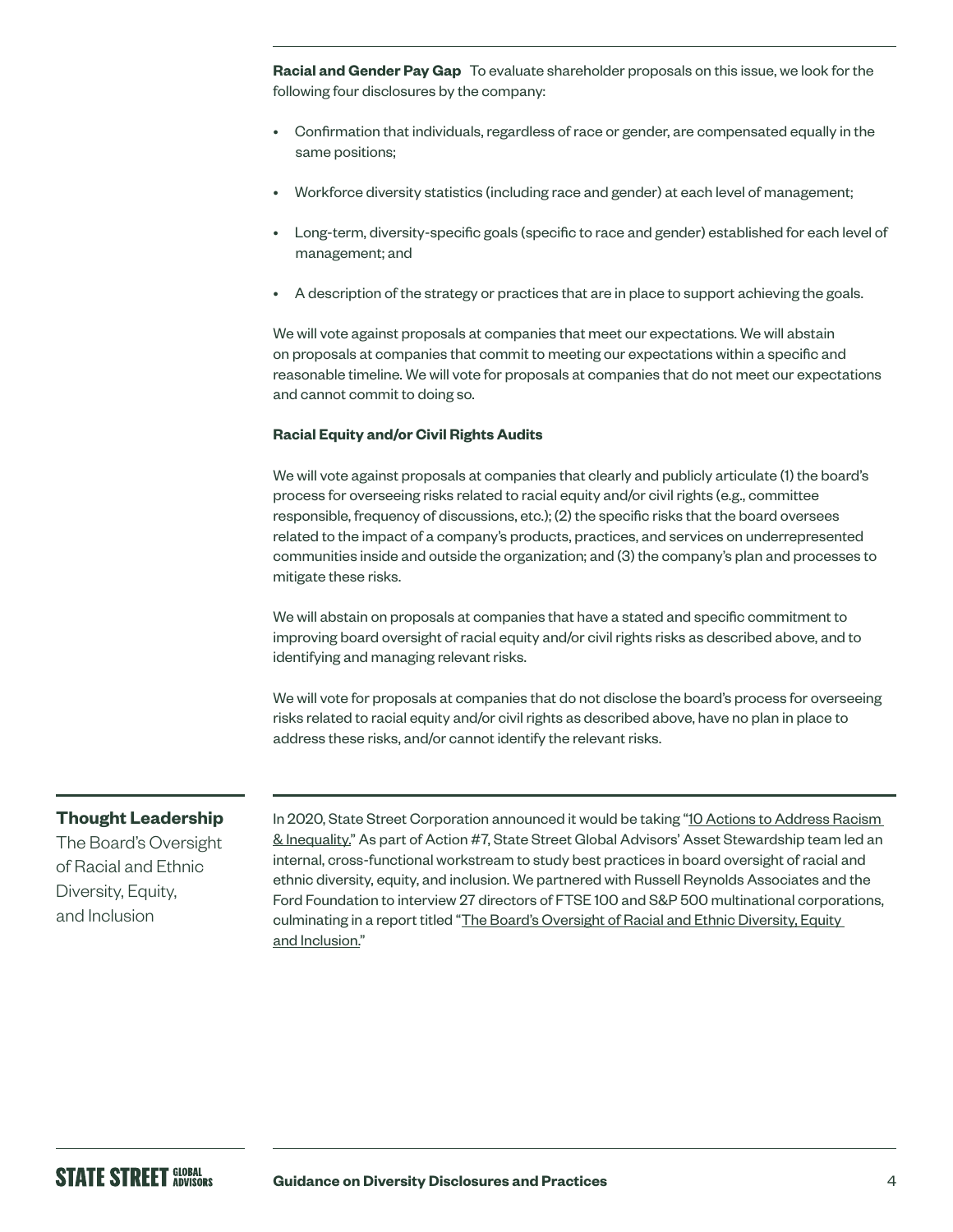Our conversations with directors led to the development of "10 Responsibilities of Boards in the Effective Board Oversight of Racial and Ethnic Diversity," a roadmap for boards that wish to elevate their focus on DE&I. These recommendations include: **1** Ensure the CEO and board chair have the capacity and commitment to drive the organization's racial equity efforts long-term. **2** Build a board whose directors are racially and ethnically diverse and have experience with oversight of DE&I. **3** Make racial equity an active part of the business strategy and work toward clear and quantitative key performance indicators. **4** Make racial and ethnic diversity, equity, and inclusion both a committee and full-board responsibility. **5** Regularly evaluate the potential impacts of the company's operations on communities of color, embracing relevant opportunities and mitigating relevant risks. **6** Facilitate boardroom discussions that are thoughtful, balanced, and intentional, and build a culture where directors are empowered to challenge ideas. **7** Include the perspectives of stakeholders (including employees) in board discussions. **8** Create a structured onboarding and ongoing training process that prepares all directors for effective oversight of DE&I. **9** Build a coalition, share best practices, and learn from peers and experts. **10** Realize this is a long journey — be patient and don't give up. We remain focused on our fiduciary duty to maximize the long-term risk-adjusted returns of our clients' investments. It is our conviction that teams with a diversity of perspectives generate a diversity of ideas that can drive the long-term success of a firm. Please reach out to our Asset Stewardship team at [GovernanceTeam@ssga.com](mailto:GovernanceTeam%40ssga.com?subject=). We look forward to engaging with you on this important topic.

**Conclusion**

**Endnote** 1 <https://www.ssga.com/us/en/institutional/ic/insights/ceo-letter-2021-proxy-voting-agenda>